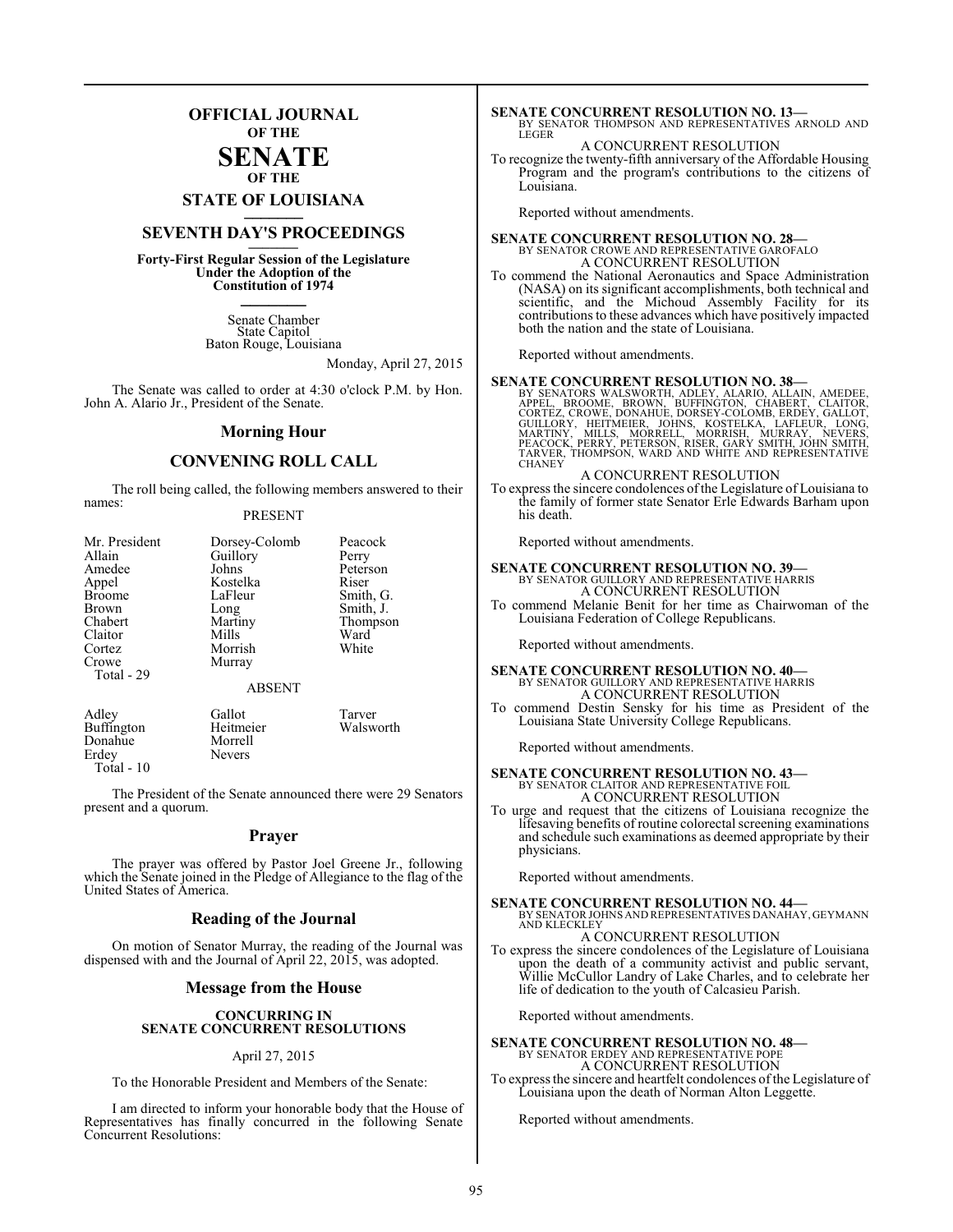## **Page 2 SENATE 7th DAY'S PROCEEDINGS**

April 27, 2015

#### **SENATE CONCURRENT RESOLUTION NO. 49—**

BY SENATORS THOMPSON, GALLOT, KOSTELKA, RISER AND WALSWORTH AND REPRESENTATIVES ANDERS, CHANEY, FANNIN, HOFFMANN, HUNTER, JACKSON, JEFFERSON, JAY MORRIS, PYLANT AND SHADOIN

#### A CONCURRENT RESOLUTION

To commend Pilots for Patients for its invaluable philanthropic service of providing free air transportation for Louisiana patients to medical treatment facilities throughout the United States of America.

Reported without amendments.

Respectfully submitted, ALFRED W. SPEER Clerk of the House of Representatives

#### **Introduction of Senate Resolutions**

Senator Thompson asked for and obtained a suspension of the rules to read Senate Resolutions a first and second time.

SENATE RESOLUTION NO. 41—<br>BY SENATORS ADLEY, ALARIO, ALLAIN, AMEDEE, APPEL, BROOME, BROOM, UFFINGTON, CHABERT, CLAITOR, CORTEZ, CROWE,<br>DONAHUE, DORSEY-COLOMB, ERDEY, GALLOT, GUILLORY,<br>HEITMEIER, JOHNS, KOSTELKA, LAFLEUR, L A RESOLUTION

To express the sincere condolences of the Senate of the Legislature of Louisiana to the family of U.S. Army Sergeant First Class Andrew T. Weathers upon his death in combat in Afghanistan.

The resolution was read by title and placed on the Calendar for a second reading.

SENATE RESOLUTION NO. 42—<br>BY SENATORS ADLEY, ALARIO, ALLAIN, AMEDEE, APPEL, BROOME<br>BROWN, BUFFINGTON, CHABERT, CLAITOR, CORTEZ, CROWE,<br>DONAHUE, DORSEY-COLOMB, ERDEY, GALLOT, GUILLORY,<br>HEITMEIER, JOHNS, KOSTELKA, LAFLEUR, L A RESOLUTION

To express the sincere condolences of the Senate of the Legislature of Louisiana to the family of Louisiana Army National Guard Specialist Desmond Dershon Desdunes upon his death.

The resolution was read by title and placed on the Calendar for a second reading.

#### **SENATE RESOLUTION NO. 43—**

- BY SENATORS ADLEY, ALARIO, ALLAIN, AMEDEE, APPEL, BROOME,<br>BROWN, BUFFINGTON, CHABERT, CLAITOR, CORTEZ, CROWE,<br>DONAHUE, DORSEY-COLOMB, ERDEY, GALLOT, GUILLORY,<br>HEITMEIER, JOHNS, KOSTELKA, LAFLEUR, LONG, MARTINY, MILLS,<br>MORR WALSWORTH, WARD AND WHITE
	- A RESOLUTION
- To express the sincere condolences of the Senate of the Legislature of Louisiana to the family of United States Air Force Master Sergeant Sheilah Jeannine Player upon her untimely death.

The resolution was read by title and placed on the Calendar for a second reading.

#### **SENATE RESOLUTION NO. 44—**

BY SENATORS ADLEY, ALARIO, ALLAIN, AMEDEE, APPEL, BROOME,<br>BROWN, BUFFINGTON, CHABERT, CLAITOR, CORTEZ, CROWE,<br>DONAHUE, DORSEY-COLOMB, ERDEY, GALLOT, GUILLORY,<br>HEITMEIER, JOHNS, KOSTELKA, LAFLEUR, LONG, MARTINY, MILLS,<br>MORR

#### A RESOLUTION

To express the sincere condolences of the Senate of the Legislature of Louisiana to the family of United States Army Sergeant Justin M. Kling upon his death.

The resolution was read by title and placed on the Calendar for a second reading.

SENATE RESOLUTION NO. 45—<br>BY SENATORS ADLEY, ALARIO, ALLAIN, AMEDEE, APPEL, BROOME, BROWN, BUFFINGTON, CHABERT, CLAITOR, CORTEZ, CROWE,<br>DONAHUE, DORSEY-COLOMB, ERDEY, GALLOT, GUILLORY,<br>HEITMEIER, JOHNS, KOSTELKA, LAFLEUR,

#### A RESOLUTION

To express the sincere condolences of the Senate of the Legislature of Louisiana to the family of Louisiana Army National Guard Staff Sergeant Thomas Florich upon his death.

The resolution was read by title and placed on the Calendar for a second reading.

**SENATE RESOLUTION NO. 46—**<br>BY SENATORS ADLEY, ALARIO, ALLAIN, AMEDEE, APPEL, BROOME, BROOM, BUFFINGTON, CHABERT, CLAITOR, CORTEZ, CROWE,<br>DONAHUE, DORSEY-COLOMB, ERDEY, GALLOT, GUILLORY,<br>HEITMEIER, JOHNS, KOSTELKA, LAFLEUR A RESOLUTION

#### To express the sincere condolences of the Senate of the Legislature of Louisiana to the family of Louisiana Army National Guard Specialist Chase McRay Reynolds upon his death.

The resolution was read by title and placed on the Calendar for a second reading.

#### **SENATE RESOLUTION NO. 47—**

BY SENATORS ADLEY, ALARIO, ALLAIN, AMEDEE, APPEL, BROOME,<br>BROWN, BUFFINGTON, CHABERT, CLAITOR, CORTEZ, CROWE,<br>DONAHUE, DORSEY-COLOMB, ERDEY, GALLOT, GUILLORY,<br>HEITMEIER, JOHNS, KOSTELKA, LAFLEUR, LONG, MARTINY, MILLS,<br>MORR A RESOLUTION

To express the sincere condolences of the Senate of the Legislature of Louisiana to the family of Louisiana Army National Guard Staff Sergeant Lance Bergeron upon his death.

The resolution was read by title and placed on the Calendar for a second reading.

#### **SENATE RESOLUTION NO. 48—**

BY SENATORS ADLEY, ALARIO, ALLAIN, AMEDEE, APPEL, BROOME,<br>BROWN, BUFFINGTON, CHABERT, CLAITOR, CORTEZ, CROWE,<br>DONAHUE, DORSEY-COLOMB, ERDEY, GALLOT, GUILLORY,<br>HEITMEIER, JOHNS, KOSTELKA, LAFLEUR, LONG, MARTINY, MILLS,<br>MORR WALSWORTH, WARD AND WHITE A RESOLUTION

To express the sincere condolences of the Senate of the Legislature of Louisiana to the family of Louisiana Army National Guard Pilot ChiefWarrant Officer Four George Wayne Griffin Jr. upon his death.

The resolution was read by title and placed on the Calendar for a second reading.

#### **SENATE RESOLUTION NO. 49—**

BY SENATORS ADLEY, ALARIO, ALLAIN, AMEDEE, APPEL, BROOME,<br>BROWN, BUFFINGTON, CHABERT, CLAITOR, CORTEZ, CROWE,<br>DONAHUE, DORSEY-COLOMB, ERDEY, GALLOT, GUILLORY,<br>HEITMEIER, JOHNS, KOSTELKA, LAFLEUR, LONG, MARTINY, MILLS,<br>MORR A RESOLUTION

To express the sincere condolences of the Senate of the Legislature of Louisiana to the family of Louisiana Army National Guard Sergeant Michael Shane Soignier upon his death.

The resolution was read by title and placed on the Calendar for a second reading.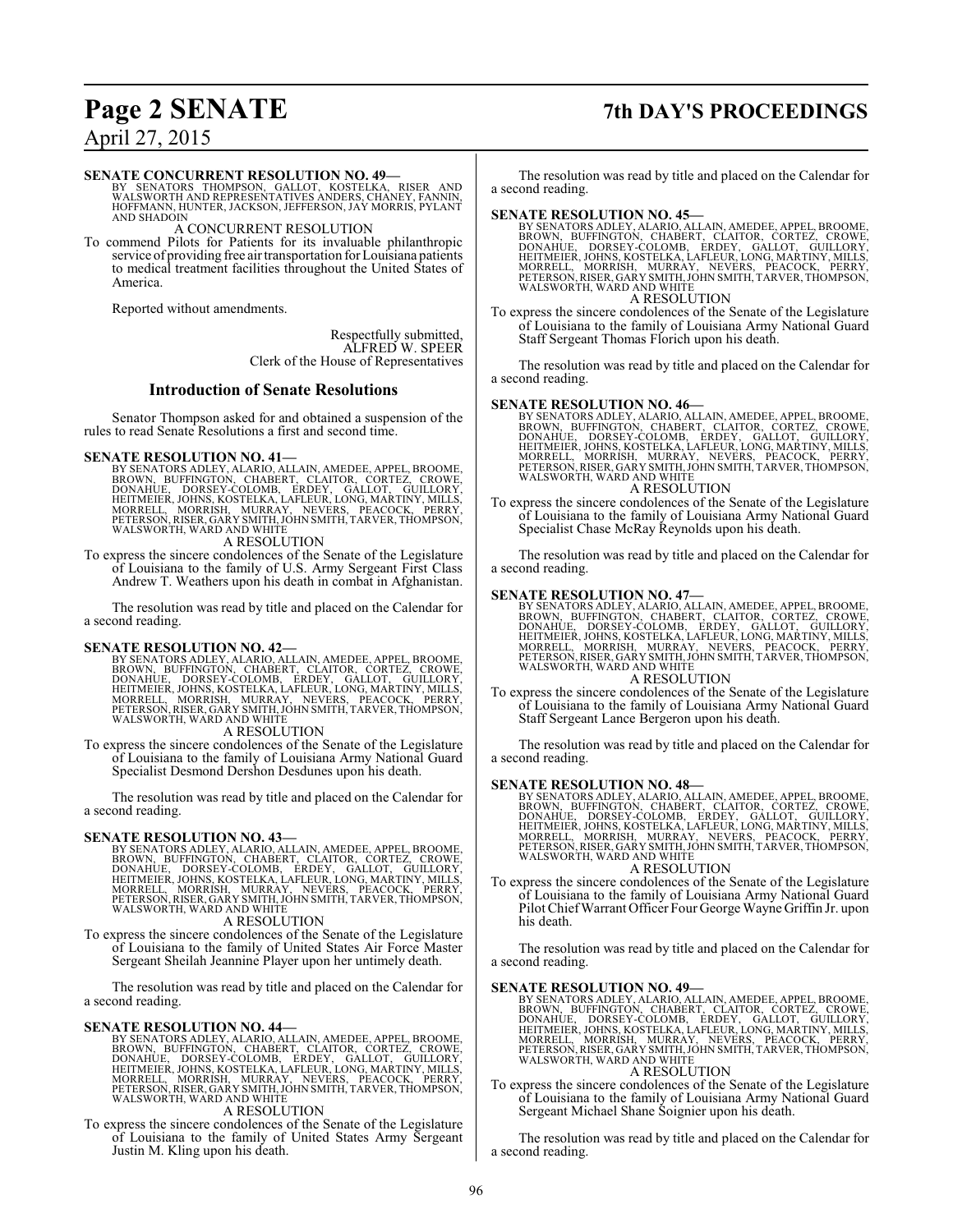## **7th DAY'S PROCEEDINGS Page 3 SENATE**

#### **SENATE RESOLUTION NO. 50—**

BY SENATORS ADLEY, ALARIO, ALLAIN, AMEDEE, APPEL, BROOME,<br>BROWN, BUFFINGTON, CHABERT, CLAITOR, CORTEZ, CROWE,<br>DONAHUE, DORSEY-COLOMB, ERDEY, GALLOT, GUILLORY,<br>HEITMEIER, JOHNS, KOSTELKA, LAFLEUR, LONG, MARTINY, MILLS,<br>MORR A RESOLUTION

To express the sincere condolences of the Senate of the Legislature of Louisiana to the family of Louisiana National Guard Pilot Chief Warrant Officer Four George David Strother upon his death.

The resolution was read by title and placed on the Calendar for a second reading.

#### **SENATE RESOLUTION NO. 51—**

BY SENATORS ADLEY, ALARIO, ALLAIN, AMEDEE, APPEL, BROOME,<br>BROWN, BUFFINGTON, CHABERT, CLAITOR, CORTEZ, CROWE,<br>DONAHUE, DORSEY-COLOMB, ERDEY, GALLOT, GUILLORY,<br>HEITMEIER, JOHNS, KOSTELKA, LAFLEUR, LONG, MARTINY, MILLS,<br>MORR

A RESOLUTION

To express the sincere condolences of the Senate of the Legislature of Louisiana to the family of United States Marine Corps Staff Sergeant Adam Jacob Koczrowski upon his death.

The resolution was read by title and placed on the Calendar for a second reading.

**SENATE RESOLUTION NO. 52—**<br>BY SENATORS ADLEY, ALARIO, ALLAIN, AMEDEE, APPEL, BROOME, BROOM, BOFFINGTON, CHABERT, CLAITOR, CORTEZ, CROWE,<br>DONAHUE, DORSEY-COLOMB, ERDEY, GALLOT, GUILLORY,<br>HEITMEIER, JOHNS, KOSTELKA, LAFLEUR

#### A RESOLUTION

To express the sincere condolences of the Senate of the Legislature of Louisiana to the family of United States Army Private First Class Bailey Jerome Swaggart upon his death.

The resolution was read by title and placed on the Calendar for a second reading.

SENATE RESOLUTION NO. 53—<br>BY SENATORS ADLEY, ALARIO, ALLAIN, AMEDEE, APPEL, BROOME, BROWN, BUFFINGTON, CHABERT, CLAITOR, CORTEZ, CROWE,<br>DONAHUE, DORSEY-COLOMB, ERDEY, GALLOT, GUILLORY,<br>HEITMEIER, JOHNS, KOSTELKA, LAFLEUR,

#### A RESOLUTION

To express the sincere condolences of the Senate of the Legislature of Louisiana to the family of Louisiana Army National Guard Specialist Justin Allen Blaze upon his death.

The resolution was read by title and placed on the Calendar for a second reading.

#### **SENATE RESOLUTION NO. 54—**

BY SENATORS ADLEY, ALARIO, ALLAIN, AMEDEE, APPEL, BROOME, BOROWN, BUFFINGTON, CHABERT, CLAITOR, CORTEZ, CROWE,<br>DONAHUE, DORSEY-COLOMB, ERDEY, GALLOT, GUILLORY,<br>HEITMEIER, JOHNS, KOSTELKA, LAFLEUR, LONG, MARTINY, MILLS,<br>MOR

To express the sincere condolences of the Senate of the Legislature of Louisiana to the family of Louisiana Army National Guardsman Travis Scott Bordelon upon his death.

The resolution was read by title and placed on the Calendar for a second reading.

# April 27, 2015

#### **SENATE RESOLUTION NO. 55—**

BY SENATORS ADLEY, ALARIO, ALLAIN, AMEDEE, APPEL, BROOME,<br>BROWN, BUFFINGTON, CHABERT, CLAITOR, CORTEZ, CROWE,<br>DONAHUE, DORSEY-COLOMB, ERDEY, GALLOT, GUILLORY,<br>HEITMEIER, JOHNS, KOSTELKA, LAFLEUR, LONG, MARTINY, MILLS,<br>MORR A RESOLUTION

To commend Peter A. Curcio Sr. for his brave service in the United States Marine Corps during the Korean War.

The resolution was read by title and placed on the Calendar for a second reading.

#### **SENATE RESOLUTION NO. 56—** BY SENATOR THOMPSON

A RESOLUTION

To commend and congratulate the University ofLouisiana at Monroe (ULM) cheerleading teamfor their fourth place national ranking at the 2015 Universal Cheerleaders Association (UCA) National Competition.

The resolution was read by title and placed on the Calendar for a second reading.

#### **SENATE RESOLUTION NO. 57—** BY SENATOR MILLS

#### A RESOLUTION

To commend the Louisiana Physical Therapy Association for its outstanding achievements and to designate April 27 through May 1, 2015, as Louisiana Physical Therapy Association Week.

On motion of Senator Mills the resolution was read by title and adopted.

#### **SENATE RESOLUTION NO. 58—**

#### BY SENATOR WHITE A RESOLUTION

To recognize May 2015 as "Building Safety Month".

The resolution was read by title and placed on the Calendar for a second reading.

#### **SENATE RESOLUTION NO. 59—**

BY SENATOR BROOME A RESOLUTION

To recognize Tuesday, April 28, 2015, as "Healthy Start Day" at the Louisiana Senate, and commend the Family Tree Healthy Start Program for its exceptional achievements and manifold contributions.

On motion of Senator Broome the resolution was read by title and adopted.

#### **SENATE RESOLUTION NO. 60—**

BY SENATOR BROOME A RESOLUTION

To recognize Tuesday, April 28, 2015, as "Healthy Start" Day at the Louisiana Senate and commend the City of New Orleans, Family Road of Greater Baton Rouge, Crescent City WIC Services of Gretna, and Family Tree Information Education Counseling Center of Lafayette for their contributions in improving the health of Louisiana moms and babies.

On motion of Senator Broome the resolution was read by title and adopted.

#### **SENATE RESOLUTION NO. 61—**

BY SENATOR BROOME A RESOLUTION

To recognize Tuesday, April 28, 2015, as "March of Dimes Day" at the Louisiana State Capitol.

On motion of Senator Broome the resolution was read by title and adopted.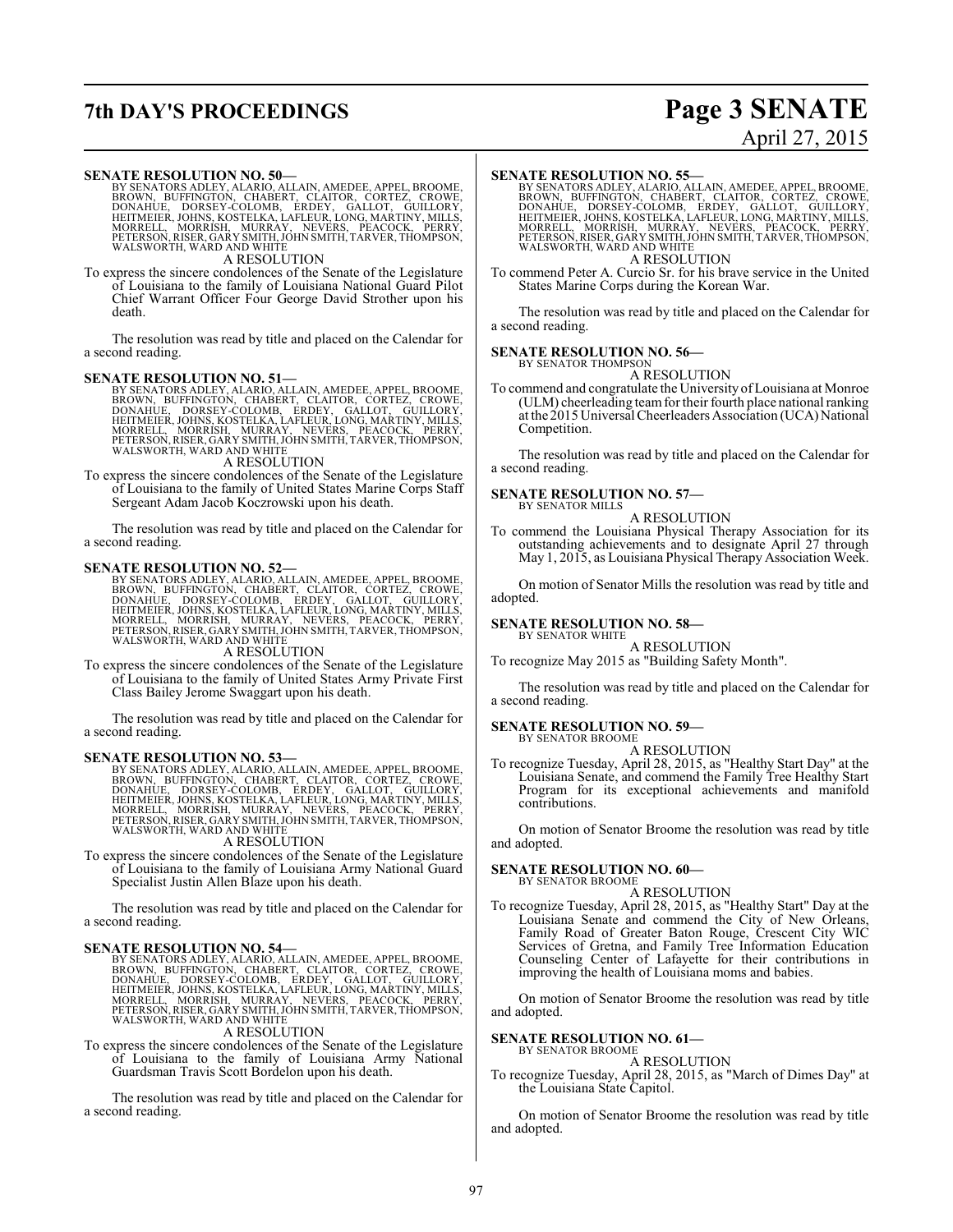### **SENATE RESOLUTION NO. 62—**

BY SENATOR DORSEY-COLOMB A RESOLUTION

To recognize April 29, 2015, as "Municipal Day" at the Louisiana State Capitol.

On motion of Senator Dorsey-Colomb the resolution was read by title and adopted.

#### **SENATE RESOLUTION NO. 63—** BY SENATOR PEACOCK

A RESOLUTION

To commend and congratulate Adriana Martin on becoming ranked in the United States and World Pi Ranking at the age of seven as a second grader.

The resolution was read by title and placed on the Calendar for a second reading.

### **Introduction of Senate Concurrent Resolutions**

Senator Dorsey-Colomb asked for and obtained a suspension of the rules to read Senate Concurrent Resolutions a first and second time.

#### **SENATE CONCURRENT RESOLUTION NO. 52—**

BY SENATORS THOMPSON, GALLOT, KOSTELKA, RISER AND<br>WALSWORTHAND REPRESENTATIVES ANDERS,BROWN,CHANEY,<br>FANNIN,HOFFMANN,HUNTER,JACKSON,JEFFERSON,JAY MORRIS, PYLANT AND SHADOIN

A CONCURRENT RESOLUTION

To commend and congratulate David "Wayne" Petrus for being named one of the top ten 2014 pilots for Pilots for Patients.

The resolution was read by title and placed on the Calendar for a second reading.

**SENATE CONCURRENT RESOLUTION NO. 53—**<br>BY SENATORS THOMPSON, GALLOT, KOSTELKA, RISER AND<br>WALSWORTH AND REPRESENTATIVES ANDERS, BROWN, CHANEY,<br>FANNIN, HOFFMANN, HUNTER, JACKSON, JEFFERSON, JAY MORRIS,<br>PYLANT AND SHADOIN

A CONCURRENT RESOLUTION

To commend and congratulate Sharon Palmer Thomas on her numerous accomplishments andmany years of dedicated service at Pilots for Patients.

The resolution was read by title and placed on the Calendar for a second reading.

**SENATE CONCURRENT RESOLUTION NO. 54—**<br>BY SENATORS THOMPSON, GALLOT, KOSTELKA, RISER AND<br>WALSWORTH AND REPRESENTATIVES ANDERS, BROWN, CHANEY,<br>FANNIN, HOFFMANN, HUNTER, JACKSON, JEFFERSON, JAY MORRIS,<br>PYLANT AND SHADOIN

A CONCURRENT RESOLUTION

To commend and congratulate Philip Mark Thomas for being named one of the top ten 2014 pilots for Pilots for Patients and for being named the 2013 Pilot of the Year for Pilots for Patients.

The resolution was read by title and placed on the Calendar for a second reading.

#### **SENATE CONCURRENT RESOLUTION NO. 55—**

BY SENATOR DORSEY-COLOMB A CONCURRENT RESOLUTION

To recognize April 29, 2015, as "Municipal Day" at the Louisiana State Capitol.

The concurrent resolution was read by title. Senator Dorsey-Colomb moved to adopt the Senate Concurrent Resolution.

## **Page 4 SENATE 7th DAY'S PROCEEDINGS**

### **ROLL CALL**

The roll was called with the following result:

#### YEAS

Mr. President Dorsey-Colomb Peacock<br>Allain Erdey Perry Allain Erdey Perry<br>
Amedee Heitmeier Peterson Appel Johns<br>Broome Kostelka Broome Kostelka Smith, G.<br>Brown Long Smith, J. Brown Long Smith, J.<br>
Chabert Martiny Thompso Chabert Martiny Thompson<br>Claitor Mills Walsworth Claitor Mills Walsworth Cortez Morrish Ward<br>Crowe Murray White Donahue Total - 32

Total - 0

Murray<br>Nevers

Heitmeier Peters<br>Johns Riser

**NAYS** 

#### ABSENT

| Adley      | Guillory | Tarver |
|------------|----------|--------|
| Buffington | LaFleur  |        |
| Gallot     | Morrell  |        |
| Total - 7  |          |        |

The Chair declared the Senate adopted the Senate Concurrent Resolution and ordered it sent to the House.

#### **SENATE CONCURRENT RESOLUTION NO. 56—**

BY SENATOR BROOME A CONCURRENT RESOLUTION

To recognize Tuesday, April 28, 2015, as "Healthy Start Day" at the Louisiana Legislature and commend the city of New Orleans, Family Road of Greater Baton Rouge, Crescent City WIC Services of Gretna, and Family Tree Information Education Counseling Center of Lafayette for their contributions in improving the health of Louisiana moms and babies.

The concurrent resolution was read by title. Senator Broome moved to adopt the Senate Concurrent Resolution.

### **ROLL CALL**

The roll was called with the following result:

#### YEAS

| Mr. President<br>Allain<br>Amedee<br>Appel<br>Broome<br>Brown<br>Chabert<br>Claitor<br>Cortez<br>Crowe<br>Donahue<br>Total - 32 | Dorsey-Colomb<br>Erdey<br>Heitmeier<br>Johns<br>Kostelka<br>LaFleur<br>Long<br>Mills<br>Morrish<br>Murray<br><b>Nevers</b><br><b>NAYS</b> | Peacock<br>Perry<br>Peterson<br>Riser<br>Smith, G.<br>Smith, J.<br>Thompson<br>Walsworth<br>Ward<br>White |
|---------------------------------------------------------------------------------------------------------------------------------|-------------------------------------------------------------------------------------------------------------------------------------------|-----------------------------------------------------------------------------------------------------------|
| Total - 0                                                                                                                       | <b>ABSENT</b>                                                                                                                             |                                                                                                           |
| Adley                                                                                                                           | Guillory                                                                                                                                  | Tarver                                                                                                    |

Morrell Total - 7 The Chair declared the Senate adopted the Senate Concurrent Resolution and ordered it sent to the House.

Buffington Martiny<br>Gallot Morrell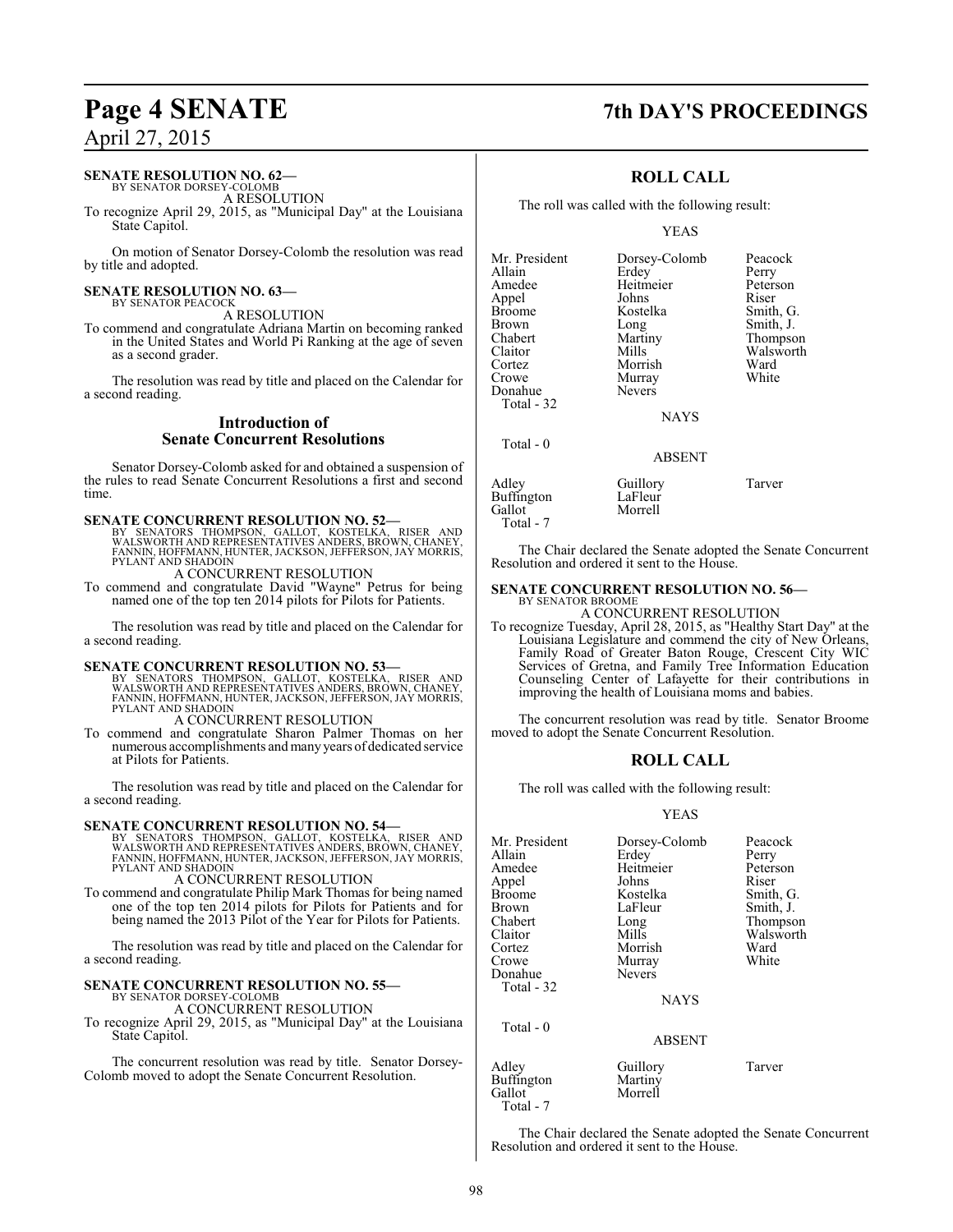## **7th DAY'S PROCEEDINGS Page 5 SENATE**

#### **SENATE CONCURRENT RESOLUTION NO. 57—**

BY SENATOR BROOME A CONCURRENT RESOLUTION

To recognize Tuesday, April 28, 2015, as "Healthy Start Day" at the Louisiana Legislature, and commend the Family Tree Healthy Start Program for its exceptional achievements and manifold contributions.

The concurrent resolution was read by title. Senator Broome moved to adopt the Senate Concurrent Resolution.

#### **ROLL CALL**

The roll was called with the following result:

#### YEAS

| Mr. President | Dorsey-Colomb | <b>Nevers</b> |
|---------------|---------------|---------------|
| Allain        | Erdey         | Peacoc        |
| Amedee        | Heitmeier     | Perry         |
| Appel         | Johns         | Petersc       |
| <b>Broome</b> | Kostelka      | Riser         |
| Brown         | LaFleur       | Smith,        |
| Chabert       | Long          | Smith,        |
| Claitor       | Martiny       | Thomp         |
| Cortez        | Mills         | Walsw         |
| Crowe         | Morrish       | Ward          |
| Donahue       | Murray        | White         |
| Total - 33    |               |               |
|               | <b>NAYS</b>   |               |
|               |               |               |

## eitmeier<br>hns belka<br>Pleur ng<br>
artiny Smith, J.<br>
Thompso artiny Thompson<br>ills Walsworth explorerish Ward<br>
United White<br>
White

Peacock<br>Perry

Peterson<br>Riser

Smith, G.

Walsworth<br>Ward

#### Total - 0

## ABSENT

| Adley       | Gallot   | Morrell |
|-------------|----------|---------|
| Buffington  | Guillory | Tarver  |
| Total - $6$ |          |         |

The Chair declared the Senate adopted the Senate Concurrent Resolution and ordered it sent to the House.

#### **Senate Bills and Joint Resolutions on Second Reading to be Referred**

## **SENATE BILL NO. 278—** BY SENATOR BROWN

AN ACT

To enact R.S. 33:4570.15, relative to recreation districts; to create and provide for the North Lafourche Recreation Enhancement District; to provide for the status, boundaries, and governing authority of the district; to provide for the powers and duties of the district's governing authority; and to provide for related matters.

The bill was read by title and referred by the President to the Committee on Local and Municipal Affairs.

#### **SENATE BILL NO. 279—** BY SENATOR CHABERT

AN ACT

To amend and reenact R.S. 47:1853(B)(2), relative to appraisal of public service properties; to require a certain approach to determine fair market value in the appraisal of certain property; and to provide for related matters.

The bill was read by title and referred by the President to the Committee on Revenue and Fiscal Affairs.

## **SENATE BILL NO. 280—** BY SENATOR CHABERT

AN ACT

To amend and reenact R.S. 47:6006.1(C), relative to tax credits; to provide for tax credits for ad valorem property taxes paid with respect to vessels in Outer Continental Shelf Lands Act Waters;

to change the time within which refunds must be paid; and to provide for related matters.

The bill was read by title and referred by the President to the Committee on Revenue and Fiscal Affairs.

## **SENATE BILL NO. 281—** BY SENATOR CORTEZ

AN ACT

To enact R.S. 47:6039, relative to tax credits; to provide tax credits to landowners for certain biomass actions; to provide for the amount of the credit; and to provide for related matters.

The bill was read by title and referred by the President to the Committee on Revenue and Fiscal Affairs.

#### **SENATE BILL NO. 282—**

BY SENATOR MORRELL AN ACT

To repeal R.S. 38:330.12.1(C)(6), (7), and (8), relative to the Non-Flood Protection Asset Management Authority; to repeal the appointment of certain members; and to provide for related matters.

The bill was read by title and referred by the President to the Committee on Transportation, Highways and Public Works.

#### **Senate Resolutions on Second Reading**

## **SENATE RESOLUTION NO. 40–**<br>BY SENATOR ADLEY

A RESOLUTION

To commend the Concrete and Aggregates Association of Louisiana and declare April 27, 2015, as Concrete Day at the Louisiana State Capitol.

On motion of Senator Adley the resolution was read by title and adopted.

### **Senate Resolutions on Second Reading, Subject to Call**

#### **Called from the Calendar**

Senator Heitmeier asked that Senate Resolution No. 20 be called from the Calendar.

## **SENATE RESOLUTION NO. 20—**<br>BY SENATOR HEITMEIER

A RESOLUTION

To commend the 610 Stompers organization on its commitment to promote culture and support charitable organizations in the New Orleans area and to proclaim June 10, 2015, as "610 Stompers Day" in the Louisiana State Senate.

On motion of Senator Adley the resolution was read by title and adopted.

#### **Senate Concurrent Resolutions on Second Reading**

## **SENATE CONCURRENT RESOLUTION NO. 50—** BY SENATOR BROWN

A CONCURRENT RESOLUTION

To support the efforts of the St. John the Baptist Parish Council and the St. John the Baptist Board of Library Control to rename the Reserve Branch Library in St. John the Baptist Parish as the Leroy D. Williams Public Library.

The resolution was read by title and referred by the President to the Committee on Education.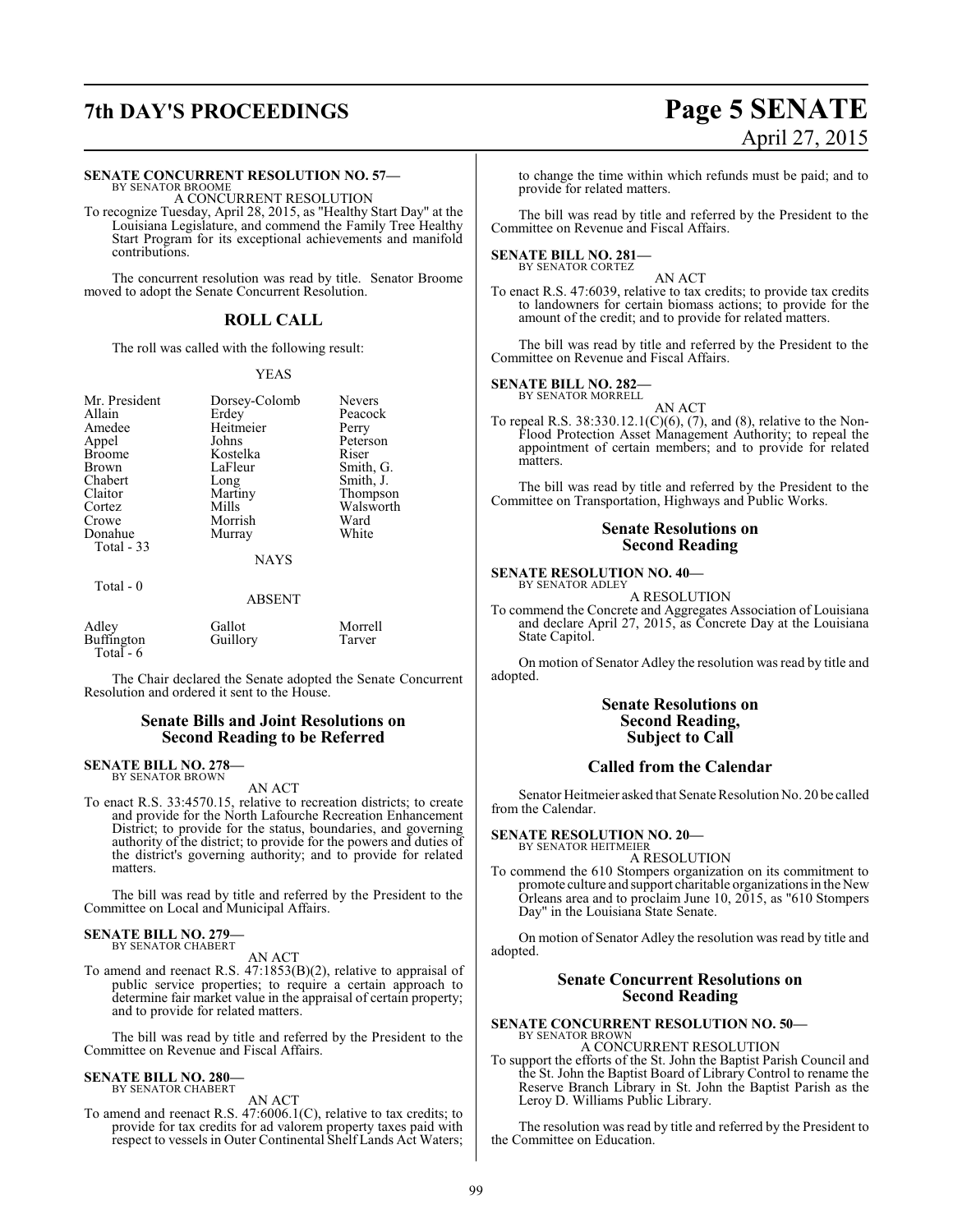### **SENATE CONCURRENT RESOLUTION NO. 51—**

BY SENATORS BUFFINGTON, ADLEY, PEACOCK AND TARVER A CONCURRENT RESOLUTION To commend James K. Elrod, president and chief executive officer

ofWillis-Knighton Heath System, on achieving the milestone of fifty years of continuous leadership as well as for earning the distinction of being the longest-serving hospital administrator in the United States.

The concurrent resolution was read by title. Senator Peacock moved to adopt the Senate Concurrent Resolution.

### **ROLL CALL**

The roll was called with the following result:

#### YEAS

| Mr. President<br>Allain<br>Amedee<br>Appel<br><b>Broome</b><br><b>Brown</b><br>Chabert<br>Claitor<br>Cortez<br>Crowe<br>Donahue<br>Dorsey-Colomb | Erdey<br>Guillory<br>Heitmeier<br>Johns<br>Kostelka<br>LaFleur<br>Long<br>Martiny<br>Mills<br>Morrish<br>Murray<br><b>Nevers</b> | Peacock<br>Perry<br>Peterson<br>Riser<br>Smith, G.<br>Smith, J.<br>Thompson<br>Walsworth<br>Ward<br>White |
|--------------------------------------------------------------------------------------------------------------------------------------------------|----------------------------------------------------------------------------------------------------------------------------------|-----------------------------------------------------------------------------------------------------------|
| Total - 34                                                                                                                                       | <b>NAYS</b>                                                                                                                      |                                                                                                           |
| Total - 0                                                                                                                                        | <b>ABSENT</b>                                                                                                                    |                                                                                                           |
| Adley<br><b>Buffington</b><br>Total $-5$                                                                                                         | Gallot<br>Morrell                                                                                                                | Tarver                                                                                                    |

The Chair declared the Senate adopted the Senate Concurrent Resolution and ordered it sent to the House.

### **Senate Concurrent Resolutions to be Adopted, Subject to Call**

### **Called from the Calendar**

Senator Heitmeier asked that Senate Concurrent Resolution No. 34 be called from the Calendar.

- **SENATE CONCURRENT RESOLUTION NO. 34—**<br>
BY SENATORS HEITMEER, CROWE, MORRELL, NEVERS AND<br>
PETERSON AND REPRESENTATIVES ARNOLD, WESLEY BISHOP,<br>
LEGER, MORENO AND ORTEGO<br>
A CONCURRENT RESOLUTION
- To urge and request the Department of Health and Hospitals, the Department of Education, the Medicaid managed care plans, and representatives of the Whole Child Initiative to work together to develop a plan to implement the Whole School, Whole Community, Whole Child model developed by the United States Centers for Disease Control and Prevention.

The resolution was read by title and referred by the President to the Committee on Health and Welfare.

### **Rules Suspended**

Senator Dorsey-Colomb asked for and obtained a suspension of the rules to revert to:

## **Page 6 SENATE 7th DAY'S PROCEEDINGS**

### **Senate Resolutions on Second Reading, Subject to Call**

### **Called from the Calendar**

Senator Dorsey-Colomb asked that Senate Resolution No. 22 be called from the Calendar.

### **SENATE RESOLUTION NO. 22—**

BY SENATOR DORSEY-COLOMB A RESOLUTION

To express the sincere and heartfelt condolences of the Senate of the Legislature of Louisiana upon the death of Christine Bannister.

On motion of Senator Dorsey-Colomb the resolution was read by title and adopted.

### **Message from the House**

### **ASKING CONCURRENCE IN HOUSE BILLS AND JOINT RESOLUTIONS**

#### April 27, 2015

To the Honorable President and Members of the Senate:

I am directed to inform your honorable body that the House of Representatives has finally passed and asks your concurrence in the following House Bills and Joint Resolutions:

| HB No. 554 | HB No. 12  | HB No. 125        |
|------------|------------|-------------------|
| HB No. 127 | HB No. 208 | <b>HB</b> No. 448 |
| HB No. 490 | $HB$ No. 7 | <b>HB</b> No. 94  |

Respectfully submitted, ALFRED W. SPEER Clerk of the House of Representatives

### **House Bills and Joint Resolutions on First Reading**

#### **HOUSE BILL NO. 7—**

BY REPRESENTATIVE THIBAUT AN ACT

To amend and reenact R.S. 14:61, relative to the crime of unauthorized entry of a critical infrastructure; to expand the crime to include the use of fraudulent documents, entry into restricted areas, and failure to leave when forbidden to be on the premises; to provide for definitions; and to provide for related matters.

The bill was read by title and placed on the Calendar for a second reading.

#### **HOUSE BILL NO. 12—**

BY REPRESENTATIVES BROWN AND FANNIN AND SENATORS GALLOT, KOSTELKA, AND LONG AN ACT

To enact R.S. 47:302.55, 322.48, and 332.54, relative to the disposition of certain sales tax collections in Grant Parish; to establish the Grant Parish Economic Development Fund as a special fund in the state treasury; to provide for the deposit of monies in the fund; to provide for the use of such monies; to provide for an effective date; and to provide for related matters.

The bill was read by title and placed on the Calendar for a second reading.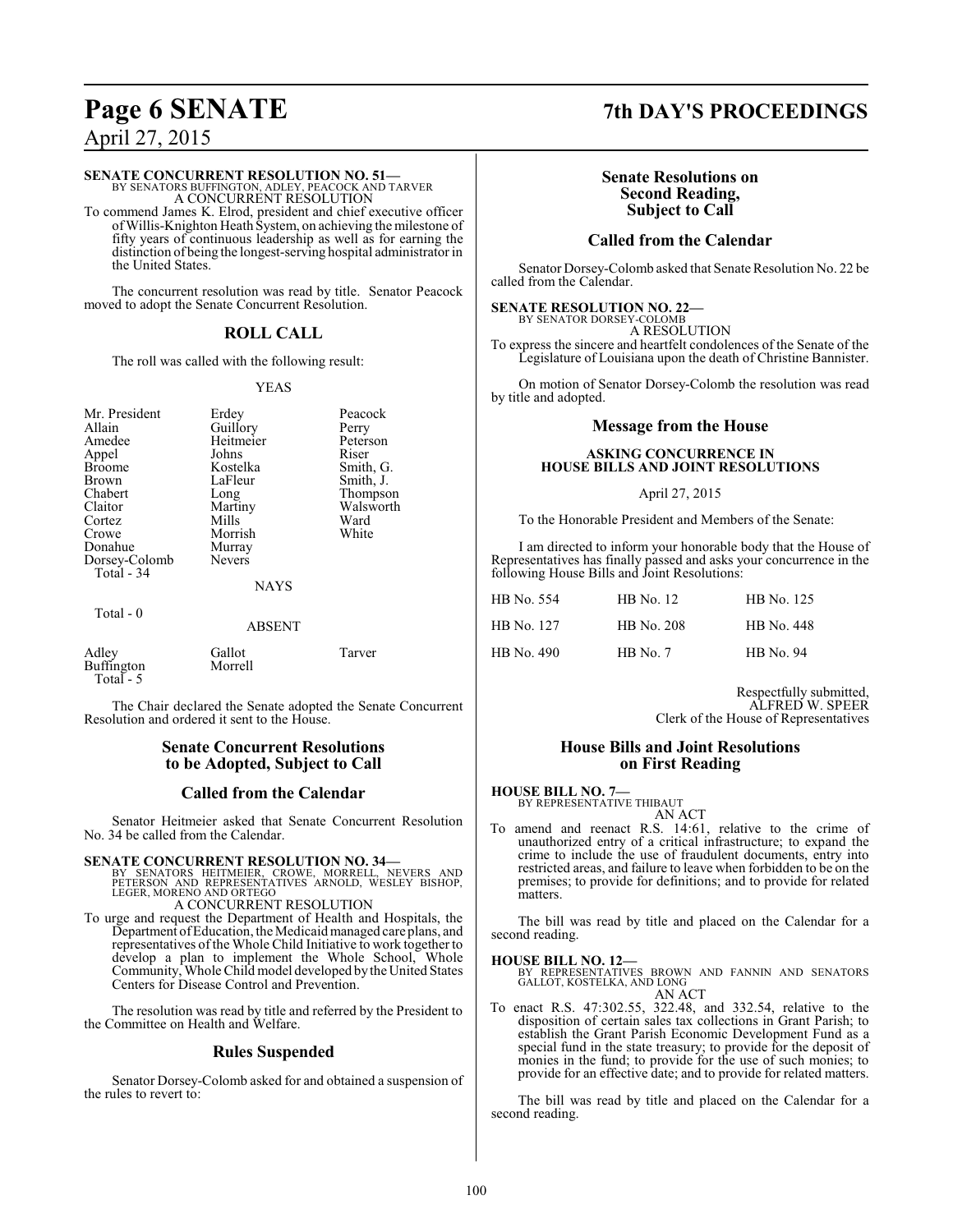## **7th DAY'S PROCEEDINGS Page 7 SENATE** April 27, 2015

**HOUSE BILL NO. 94—**

BY REPRESENTATIVES JONES, BROWN, GISCLAIR, GUINN, HILL, HOWARD, LEOPOLD, RICHARD, AND ST. GERMAIN AN ACT

To enact R.S. 38:329.3(J) and (K), relative to the powers and duties of the St. Mary Levee District; to transfer all rights and obligations from contractual agreements with the United States Department of the Army relating to levee, floodwall, and floodgate property situated within St. Mary Parish to the St. Mary Levee District; to provide the authority for the St. Mary Levee District Board of Commissioners to serve as the nonfederal, local sponsor for all federal levee, floodwall, and flood control structures within St. Mary Parish; and to provide for related matters.

The bill was read by title and placed on the Calendar for a second reading.

#### **HOUSE BILL NO. 125—**

BY REPRESENTATIVE FANNIN AN ACT

To amend and reenact R.S. 47:302.16(B), relative to the Winn Parish Tourism Fund; to change the authorized uses of monies in the fund; to change the recipients of the monies from the fund; to provide for an effective date; and to provide for related matters.

The bill was read by title and placed on the Calendar for a second reading.

#### **HOUSE BILL NO. 127—** BY REPRESENTATIVE PRICE

AN ACT

To amend and reenact R.S. 47:332.23(B), relative to the St. James Parish Enterprise Fund; to specify the recipient of monies from the fund; to provide for use of monies appropriated from the fund; to provide for an effective date; and to provide for related matters.

The bill was read by title and placed on the Calendar for a second reading.

**HOUSE BILL NO. 208—** BY REPRESENTATIVES TERRY LANDRY, BURRELL, HALL, PIERRE, AND ALFRED WILLIAMS

AN ACT

To amend and reenact R.S. 48:78 and to enact R.S. 39:34(E) and 54(D), relative to the Transportation Trust Fund; to provide relative to executive budget recommendations for appropriations of monies out of the Transportation Trust Fund; to provide relative to appropriations of monies out of the Transportation Trust Fund; to provide limitations on the utilization of monies in the Transportation Trust Fund; and to provide for related matters.

The bill was read by title and placed on the Calendar for a second reading.

#### **HOUSE BILL NO. 448—** BY REPRESENTATIVE PUGH

AN ACT

To amend and reenact R.S. 32:663(B), relative to impaired driving; to provide relative to the qualifications and competence ofthose issued permits for the purpose of chemical testing for drivers suspected of operating a vehicle while impaired; and to provide for related matters.

The bill was read by title and placed on the Calendar for a second reading.

#### **HOUSE BILL NO. 490—** BY REPRESENTATIVE WILLMOTT

AN ACT

To amend and reenact R.S. 32:82(A), relative to divided highways; to provide for usage of improved openings and crossovers on interstate highways; to provide for exceptions; and to provide for related matters.

The bill was read by title and placed on the Calendar for a second reading.

### **HOUSE BILL NO. 554—**

BY REPRESENTATIVE RITCHIE AN ACT

To amend and reenact R.S. 37:831(introductory paragraph) and (10) and  $(44)$  and  $842(F)(1)$  through  $(3)$ , relative to state licensed embalmers and funeral directors; to provide for definitions relative to branch and funeral establishments; to provide for authorized embalming performed by supervised registered interns; to require a minimum number of caskets in display rooms of funeral establishments; to provide with respect to funeral establishment management; and to provide for related matters.

The bill was read by title and placed on the Calendar for a second reading.

### **Message from the House**

#### **ASKING CONCURRENCE IN HOUSE CONCURRENT RESOLUTIONS**

#### April 27, 2015

To the Honorable President and Members of the Senate:

I am directed to inform your honorable body that the House of Representatives has finally passed and asks your concurrence in the following House Concurrent Resolutions:

| HCR No. 68        | <b>HCR No. 72</b> | HCR No. 78 |
|-------------------|-------------------|------------|
| <b>HCR No. 79</b> | HCR No. 80        |            |

Respectfully submitted, ALFRED W. SPEER Clerk of the House of Representatives

### **House Concurrent Resolutions on First Reading**

### **HOUSE CONCURRENT RESOLUTION NO. 68—** BY REPRESENTATIVE JEFFERSON AND SENATOR GALLOT A CONCURRENT RESOLUTION

To recognize Tuesday, April 28, 2015, as Grambling State University Day at the state capitol.

The resolution was read by title and placed on the Calendar for a second reading.

**HOUSE CONCURRENT RESOLUTION NO. 72—**<br>BY REPRESENTATIVES JAMES, BADON, BARROW, WESLEY BISHOP,<br>BOUIE, BURRELL, COX, FRANKLIN, GAINES, HALL, HONORE,<br>HUNTER, JACKSON, JEFFERSON, TERRY LANDRY, NORTON, PIERRE,<br>PRICE, SMITH, THI **AND TARVER** 

### A CONCURRENT RESOLUTION

To recognize Wednesday, April 22, 2015, as Southern University Day at the state capitol and to commend and congratulate the Southern University System on celebrating its one hundred thirty-five year history of providing higher educational opportunities to African American students; on leading the way in making such opportunities available to students of all races and all backgrounds; on preparing and nurturing many influential leaders in the state and in the country; and on playing a critically important role in the development of Louisiana and the nation.

The resolution was read by title and placed on the Calendar for a second reading.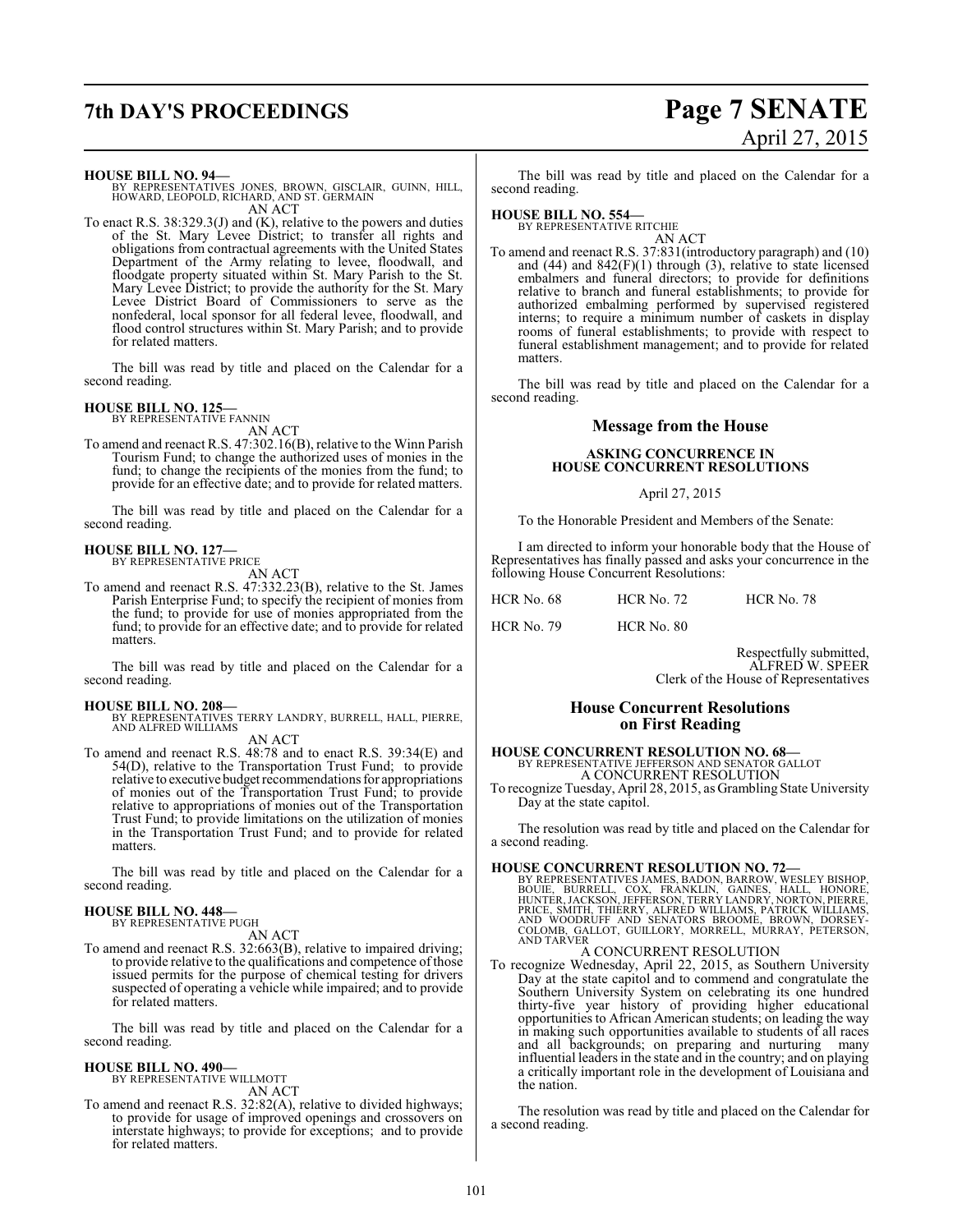## **Page 8 SENATE 7th DAY'S PROCEEDINGS**

## April 27, 2015

#### **HOUSE CONCURRENT RESOLUTION NO. 78—**

BY REPRESENTATIVE MORENO A CONCURRENT RESOLUTION

To commend Tonya Boyd-Cannon for her extraordinary musical talents, her outstanding performance on The Voice, and for the tremendous pride she brings to the state of Louisiana.

The resolution was read by title and placed on the Calendar for a second reading.

## **HOUSE CONCURRENT RESOLUTION NO. 79—** BY REPRESENTATIVE COX

A CONCURRENT RESOLUTION

To express the condolences of the Legislature of Louisiana upon the death of Lieutenant Colonel Retired Michael J. Jones.

The resolution was read by title and placed on the Calendar for a second reading.

## **HOUSE CONCURRENT RESOLUTION NO. 80—** BY REPRESENTATIVE HOLLIS

A CONCURRENT RESOLUTION To express the condolences of the members of the Legislature of Louisiana upon the death of Diane A. Piret.

The resolution was read by title and placed on the Calendar for a second reading.

#### **House Bills and Joint Resolutions on Second Reading**

### **HOUSE BILL NO. 420—**

BY REPRESENTATIVE HENRY BURNS AN ACT

To designate certain portions of Louisiana highways to honor the public service of Louisiana citizens; to designate a portion of Louisiana Highway 72 as "Private First Class Joshua C. Burrows Drive"; and to designate a portion of U.S. Highway 80 as "Sergeant Craig Nelson Memorial Highway".

The bill was read by title and referred by the President to the Committee on Transportation, Highways and Public Works.

#### **HOUSE BILL NO. 468—**

BY REPRESENTATIVE NANCY LANDRY AN ACT

To amend and reenact R.S. 9:3893(A)(2)(b), relative to duties of real estate licensees representing clients; to eliminate the option of clients to waive a duty imposed on licensees; and to provide for related matters.

The bill was read by title and referred by the President to the Committee on Commerce, Consumer Protection, and International Affairs.

#### **HOUSE BILL NO. 572—** BY REPRESENTATIVE ARNOLD

AN ACT

To amend and reenact the heading of Part II of Chapter 6 of Title 34 of the Louisiana Revised Statutes of 1950, R.S. 34:1041, 1042(A), 1044 through 1046, and 1048, relative to steamship pilots; to provide for appointments relative to new examiners and commissioned steamship pilots; to provide for qualifications relative to steamship pilots; to provide for pilotage fees; to repeal obsolete statutory provisions; and to provide for related matters.

The bill was read by title and referred by the President to the Committee on Commerce, Consumer Protection, and International Affairs.

#### **HOUSE BILL NO. 592—**

BY REPRESENTATIVE RITCHIE AN ACT

To amend and reenact R.S. 8:70, 73, 75(A) and (B), 78, 201, 403,  $456(A)$ ,  $461(A)$  (introductory paragraph) and  $(2)$  and  $(B)$ ,  $462$ , 466, 506(B), and 606(A) and to enact R.S. 8:705.1, relative to cemetery authorities; to increase certain regulatory, application, and examination fees established by the Louisiana Cemetery Board; to authorize the board to impose certain fines; to provide for exempt certificates of authority; to provide for fees relative to renewal of exempt certificates of authority; to clarify provisions relative to corporate entities engaged in cemetery business; to provide relative to required content of annual reports of trustees and cemetery authorities; to provide for application requirements and fees relative to sales of cemetery space, rights of use, or interment in cemetery structures and gardens; to provide for exemptions; to provide for technical corrections; and to provide for related matters.

The bill was read by title and referred by the President to the Committee on Commerce, Consumer Protection, and International Affairs.

## **HOUSE BILL NO. 674—** BY REPRESENTATIVE WHITNEY

AN ACT To rename a portion of Louisiana Highway 24 in Gray, Louisiana, as the "Northpark Bridge"; and to provide for related matters.

The bill was read by title and referred by the President to the Committee on Transportation, Highways and Public Works.

#### **HOUSE BILL NO. 699—**

BY REPRESENTATIVE ABRAMSON AN ACT

To enact R.S. 47:463.183, relative to motor vehicle special prestige license plates; to provide for the "300<sup>th</sup> Anniversary of the City of New Orleans" special prestige license plate; to provide for creation, issuance, and design of such license plates; to provide relative to the fee and distribution of fees for such plates; to authorize the promulgation of rules and regulations relative to the creation and implementation of a special prestige license plate; and to provide for related matters.

The bill was read by title and referred by the President to the Committee on Transportation, Highways and Public Works.

#### **HOUSE BILL NO. 743—** BY REPRESENTATIVE FOIL

AN ACT

To amend and reenact R.S. 12:1-202(B)(5)(introductory paragraph), 1-501(2)(b), 1-502(A)(5), 1-504(A), 1-1435(C), 1-1436(D), (E)(introductory paragraph), (1)(introductory paragraph), and (2), and  $1-1442(A)(2)$  and (C) and to enact R.S.  $12:1-140(25B)$ , 1-502(A)(7), and 1-832(D), relative to corporations; to provide with respect to articles of incorporation; to provide with respect to registered agents and service of process; to provide with respect to judicial determinations relative to withdrawing shareholders; to provide with respect to withdrawal rights; to provide for definitions; to provide for retroactivity; to provide for technical corrections; and to provide for related matters.

The bill was read by title and referred by the President to the Committee on Commerce, Consumer Protection, and International Affairs.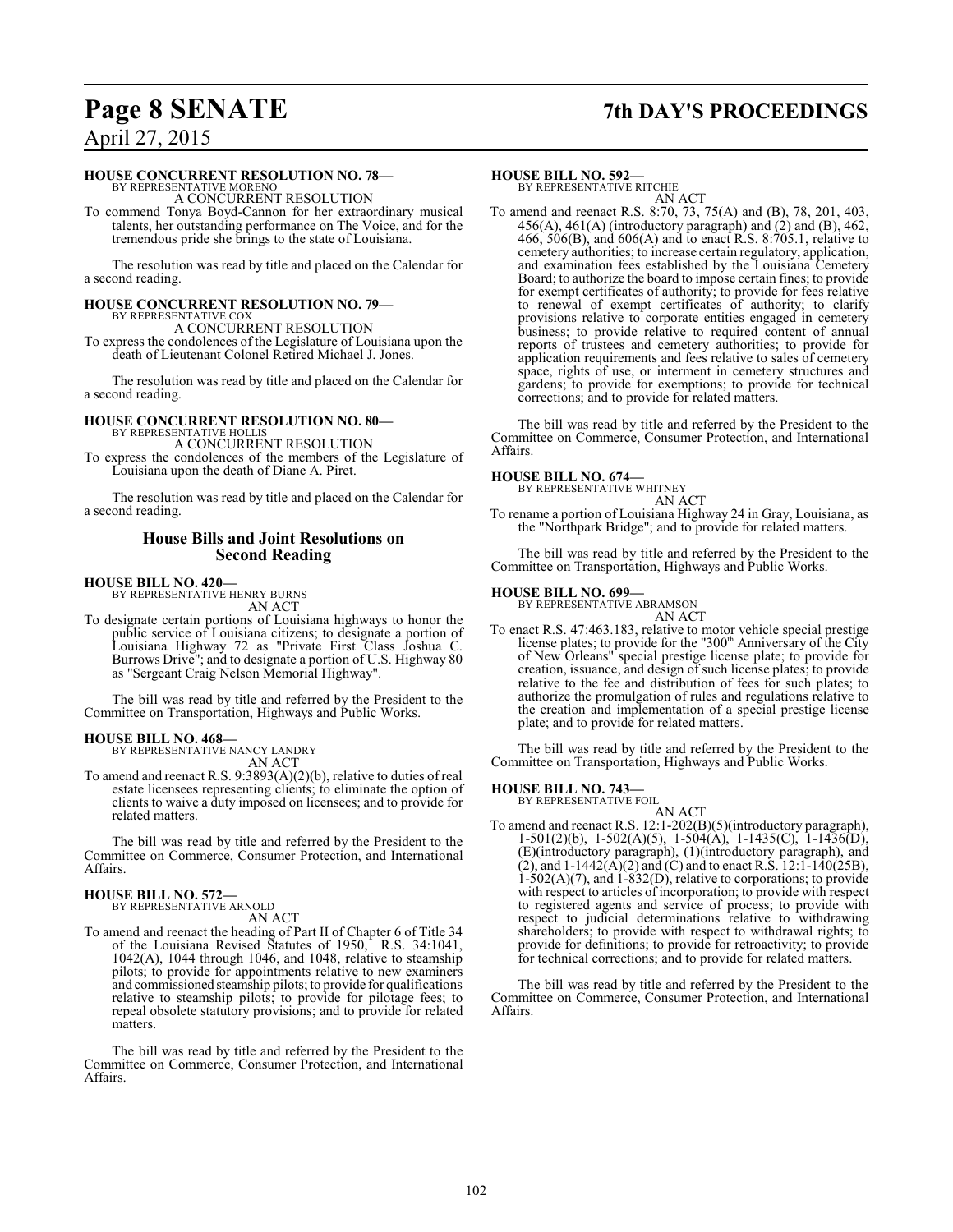#### **Reports of Committees**

The following reports of committees were received and read:

#### **REPORT OF COMMITTEE ON**

#### **EDUCATION**

Senator Conrad Appel, Chairman on behalf ofthe Committee on Education, submitted the following report:

#### April 22, 2015

To the President and Members of the Senate:

I am directed by your Committee on Education to submit the following report:

**SENATE RESOLUTION NO. 11—** BY SENATORS MORRELL AND PETERSON AND REPRESENTATIVES ADAMS, WESLEY BISHOP, GISCLAIR AND PATRICK WILLIAMS A RESOLUTION

To create a task force to study the postsecondary education disciplinary process for campus rape and sexual assault.

Reported favorably.

## **SENATE BILL NO. 48—** BY SENATORS DONAHUE AND APPEL

AN ACT

To amend and reenact R.S. 17:3048.1(A)(1)(b)(i) and to enact R.S. 17:3048.1(Z), relative to the Taylor Opportunity Program for Students; to provide relative to the minimum American College Test score required for eligibility for the Opportunity award; to provide with respect to the monetary amounts for awards granted pursuant to the program; to provide relative to future increases in award amounts; to provide for effectiveness; and to provide for related matters.

Reported with amendments.

## **SENATE BILL NO. 155—** BY SENATOR DONAHUE

A JOINT RESOLUTION

Proposing to add Article VIII, Section 7.2 of the Constitution of Louisiana, relative to postsecondary education; to authorize certain postsecondaryeducationmanagement boards to establish the tuition and mandatory fee amounts charged by the institutions under their supervision and management; and to specify an election for submission of the proposition to electors and provide a ballot proposition.

Reported with amendments.

**SENATE BILL NO. 255—**<br>BY SENATORS MORRELL, APPEL AND PETERSON AND<br>REPRESENTATIVES ADAMS, WESLEY BISHOP, GISCLAIR AND<br>PATRICK WILLIAMS

AN ACT

To enact R.S. 17:3351(H) and Part XII of Chapter 26 of Title 17 of the Louisiana Revised Statutes of 1950, to be comprised of R.S. 17:3399.11 through 3399.15, relative to sexual assault on campuses of postsecondary institutions; to provide for the general powers, duties, and functions of postsecondary management boards; to require annual anonymous sexual assault climate surveys to be conducted; to provide for procedures; to provide for reporting; and to provide for related matters.

Reported with amendments.

Respectfully submitted, CONRAD APPEL Chairman

## **7th DAY'S PROCEEDINGS Page 9 SENATE** April 27, 2015

#### **REPORT OF COMMITTEE ON**

### **FINANCE**

Senator JackDonahue, Chairman on behalf ofthe Committee on Finance, submitted the following report:

April 22, 2015

To the President and Members of the Senate:

I am directed by your Committee on Finance to submit the following report:

**SENATE BILL NO. 177—** BY SENATOR ADLEY

A JOINT RESOLUTION

Proposing to add Article VII, Section 21(C)(20) of the Constitution of Louisiana, relative to ad valorem property tax exemptions; to provide for an exemption for certain inventory and natural gas; and to specify an election for submission of the proposition to electors and provide a ballot proposition.

Reported with amendments.

**SENATE BILL NO. 222—** BY SENATOR DONAHUE

- AN ACT To amend and reenact R.S. 39:34(A) and to enact R.S. 39:2(15.1) and
- $(15.2), 24.1,$  and  $36(A)(7)$ , relative to budgetary procedures; to define incentive expenditures; to provide for an incentive expenditure forecast; to provide for the inclusion of the incentive expenditure forecast in the executive budget; to provide for an effective date; and to provide for related matters.

Reported with amendments.

Respectfully submitted, JACK DONAHUE Chairman

#### **REPORT OF COMMITTEE ON**

#### **NATURAL RESOURCES**

Senator Gerald Long, Chairman on behalf of the Committee on Natural Resources, submitted the following report:

#### April 22, 2015

To the President and Members of the Senate:

I am directed by your Committee on Natural Resources to submit the following report:

**SENATE BILL NO. 88—** BY SENATOR ADLEY

#### AN ACT

To amend and reenact R.S. 30:9(B) and to enact R.S. 30:9.2, relative to the office of conservation; to provide relative to drilling units and pooling; to provide relative to certain wells; to provide relative to cross-unit wells; to provide certain definitions, terms, procedures, requirements, conditions, and effects; and to provide for related matters.

Reported favorably.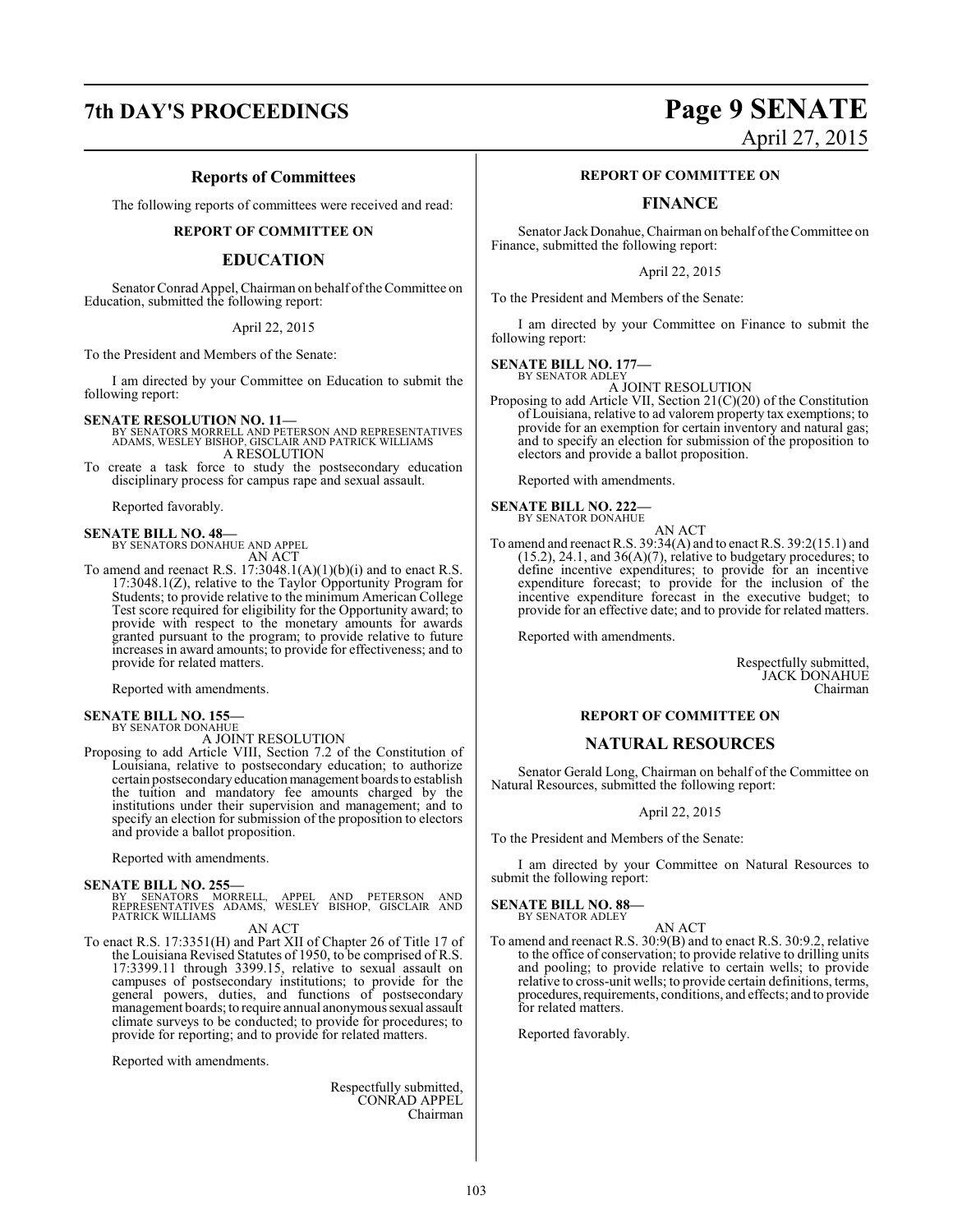**SENATE BILL NO. 210—** BY SENATOR RISER

AN ACT

To amend and reenact R.S. 56:644(C), relative to Hunters for the Hungry; to provide for the administration and use of monies in the Hunters for the Hungry Account; to provide terms, conditions, and requirements; and to provide forrelated matters.

Reported favorably.

#### **SENATE BILL NO. 212—** BY SENATOR WARD

AN ACT

To repeal R.S. 56:116.1(E), relative to the times and methods of taking of wild birds and wild quadrupeds; to repeal provision allowing the carrying of certain firearms while hunting with a bow; and to provide for related matters.

Reported favorably.

#### **SENATE BILL NO. 217—** BY SENATOR GALLOT

AN ACT

To authorize and provide for the transfer of certain state property; to provide for the transfer of state property in Rapides Parish; to provide for the property description; to provide for reservation of mineral rights; to provide terms, conditions, and requirements; and to provide for related matters.

Reported favorably.

#### **SENATE BILL NO. 220—** BY SENATOR CHABERT

AN ACT

To amend and reenact R.S. 38:3086.21 and 3086.24, relative to the Bayou Lafourche Fresh Water District; to provide definitions; to provide the district with additional powers; to authorize the district to acquire and sell certain property; to authorize the promulgation of certain rules, regulations, and ordinances; to provide penalties; to provide terms, conditions, and requirements; and to provide for related matters.

Reported with amendments.

## **SENATE BILL NO. 240—** BY SENATOR LAFLEUR

AN ACT

To enact R.S. 41:909 and to repeal R.S. 41:906, relative to school lands; to provide relative to the exchange of school lands; to authorize Avoyelles Parish School Board to exchange certain school lands pursuant to court settlement and purchase substitute lands from the principal of the sale proceeds; to provide for the property description and the reservation of mineral rights; to provide for effectiveness; to provide certain terms, conditions, and requirements; to repeal certain provisions relative to the authority of the Avoyelles Parish School Board to exchange certain school lands; and to provide for related matters.

Reported favorably.

#### **SENATE BILL NO. 246—** BY SENATOR JOHN SMITH

AN ACT

To authorize and provide for the transfer of certain state property; to authorize the transfer of certain state property in Vernon Parish; to provide for the property description; to provide for reservation of mineral rights; to provide terms and conditions; to provide an effective date; and to provide for related matters.

Reported favorably.

Respectfully submitted, GERALD LONG Chairman

## **Page 10 SENATE 7th DAY'S PROCEEDINGS**

#### **REPORT OF COMMITTEE ON**

### **TRANSPORTATION, HIGHWAYS AND PUBLIC WORKS**

Senator Robert Adley, Chairman on behalf of the Committee on Transportation, Highways and Public Works, submitted the following report:

#### April 22, 2015

To the President and Members of the Senate:

I am directed by your Committee on Transportation, Highways and Public Works to submit the following report:

#### **SENATE BILL NO. 151—** BY SENATOR CORTEZ

AN ACT

To amend and reenact R.S. 48:251.5(B)(1) and (2), 256.5(B),  $256.6(A)(1)$ , and  $256.7(C)$ , relative to public contracts of the Department of Transportation and Development; to provide relative to payment of legal interest on contract balances; to provide relative to filing of statements of amounts due by claimants; to provide relative to cancellation of the inscription of claims and privileges; and to provide for related matters.

Reported favorably.

#### **SENATE BILL NO. 159—** BY SENATOR HEITMEIER

AN ACT

To amend and reenact R.S. 48:250.2(A), and to enact R.S. 38:2225.2.5 and R.S. 48:232.1 and 250.2(D), relative to designbuild contracts; to authorize any regional transit authority created by law to let a design-build contract for new ferries on the Mississippi River; to require that the Department of Transportation and Development give priority to any bridge project which replaces a tunnel; to authorize the Department of Transportation and Development to utilize the design-build method to contract for ferries on the Mississippi River and for a bridge project which replaces a tunnel; and to provide for related matters.

Reported with amendments.

### **SENATE BILL NO. 162—**

BY SENATOR GARY SMITH

AN ACT To amend and reenact R.S. 38:2225.2.4(A)(3), (F)(5), and (G)(5), relative to public contracts; to authorize a construction management at risk pilot program; to provide for selection of a construction management at risk contractor; to provide for entry into a construction management at risk contract by an owner; and to provide for related matters.

Reported favorably.

Respectfully submitted, ROBERT ADLEY Chairman

#### **Senate Bills and Joint Resolutions on Second Reading Reported by Committees**

**SENATE BILL NO. 39—** BY SENATOR MILLS

AN ACT

To amend and reenact R.S. 37:3461, 3462, 3463(A), 3464, 3467, 3469, 3470, 3471(A), 3472, 3473, 3474.1(A)(1), (2), and (5) and (B), 3474.2(A)(1) and (2), 3474.3(A), 3474.4, 3475, 3477(A), (D), and (E), 3478(A) and (B), 3480, 3481, and 3482 and to repeal R.S. 37:3474, relative to the Louisiana Board of Drug and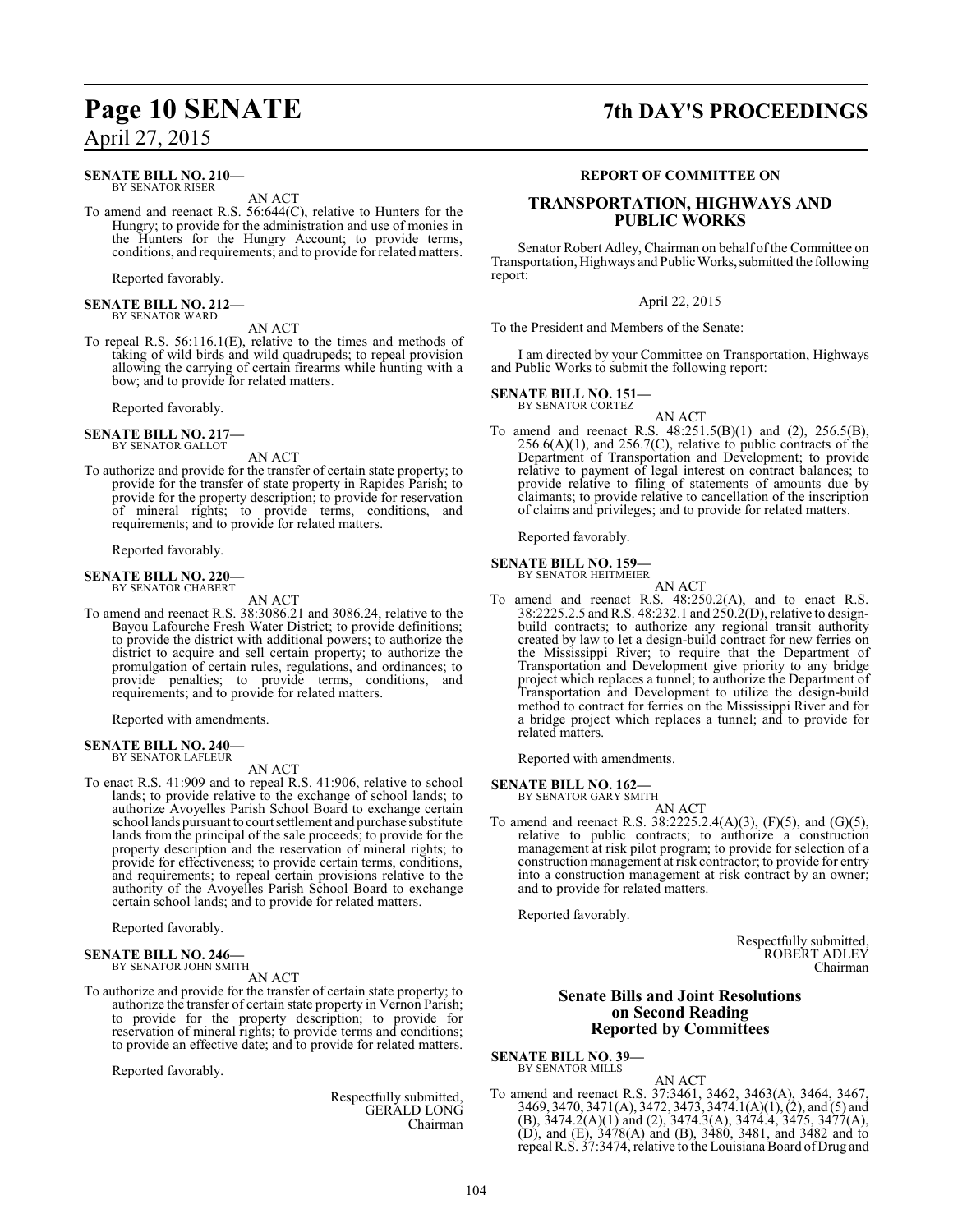## **7th DAY'S PROCEEDINGS Page 11 SENATE**

Device Distributors; to provide definitions; to change the name ofthe board; to provide for the qualifications of board members; to provide duties and powers of the board; to provide for licensure requirements; to provide for inspections by the board; to provide for reinspection of distribution and sales facilities; to provide authority for the board to waive inspection; to provide authority for the board to discipline; to provide the board authority to take enforcement actions against non-licensees; to provide for injunction proceedings; to provide for a board order to quarantine a legend drug or legend device; to provide for annual renewal of a license; to provide for authorization for the board to obtain criminal history record information; to provide for unlawful participation; to provide for unauthorized sales; to provide for mandatory reporting; to provide for applicability of the practice act; to repeal provisions related to manufacturer distribution of legend drugs and legend devices; to provide for an effective date; and to provide for related matters.

Reported with amendments by the Committee on Health and Welfare.

#### **SENATE COMMITTEE AMENDMENTS**

Amendments proposed by Senate Committee on Health and Welfare to Original Senate Bill No. 39 by Senator Mills

#### AMENDMENT NO. 1

On page 2, line 19, after "drug" insert "**or legend device**"

On motion of Senator Heitmeier, the committee amendment was adopted. The amended bill was read by title, ordered engrossed and passed to a third reading.

#### **SENATE BILL NO. 68—** BY SENATOR BUFFINGTON

AN ACT

To amend and reenact R.S. 40:2116(D)(2), relative to facility need review; to provide for an extension to the moratorium on additional beds for nursing facilities; and to provide for related matters.

Reported favorably by the Committee on Health and Welfare. The bill was read by title, ordered engrossed and passed to a third reading.

## **SENATE BILL NO. 109—** BY SENATOR JOHNS

AN ACT

To amend and reenact R.S. 40:1300.361(A)(2), 1300.362, and 1300.363, relative to Medicaid reporting; to provide for reporting measures regarding the Medicaid managed care program; to provide for reporting measures regarding the LouisianaBehavioral Health Partnership program; to provide for an integration report of the Louisiana Behavioral Health Partnership program; to provide for an effective date; and to provide for related matters.

Reported with amendments by the Committee on Health and Welfare.

#### **SENATE COMMITTEE AMENDMENTS**

Amendments proposed by Senate Committee on Health and Welfare to Original Senate Bill No. 109 by Senator Johns

#### AMENDMENT NO. 1

On page 1, line 2, after "1300.362," and before ", relative" delete "and 1300.363" and insert "1300.363, and 1300.364"

#### AMENDMENT NO. 2

On page1, line 6, after "program;" and before "to" insert "to provide for information to be reported by the Department of Health and Hospitals;"

# April 27, 2015

#### AMENDMENT NO. 3

On page 1, line 9, after "1300.362," and before "are" delete "and 1300.363" and insert "1300.363, and 1300.364"

AMENDMENT NO. 4 On page 10, line 9, change " $(2)$ " to " $\left(\frac{2}{2}\right)$ "

#### AMENDMENT NO. 5

On page 12, line 29, after "**the**" and before "**Bayou**" insert "**Louisiana Medicaid**"

#### AMENDMENT NO. 6

On page 13, between lines 4 and 5, insert the following:

"**§**1300.364. Department of Health and Hospitals information

**A.** The Department of Health and Hospitals shall make available to the public all informational bulletins, health plan advisories, and guidance published by the department concerning the Louisiana Medicaid Bayou Health program. Such information shall be published and made available to the public on the department's website.

**B. Prior to August 1, 2015, every managed care organization contracted with the state to provide Medicaid services to Medicaid enrollees shall report to the department the uniform resource locator of a webpage which contains a publicly accessible copy of all practice guidelines utilized by each managed care organization which are required to be made available to healthcare providers pursuant to 42 CFR 438.236(c). The departmentshall place and maintain publicly accessible web links to each of these respective webpages upon the website operated by the department.**"

On motion of Senator Heitmeier, the committee amendment was adopted. The amended bill was read by title, ordered engrossed and passed to a third reading.

### **Senate Concurrent Resolutions on Second Reading Reported by Committees**

#### **SENATE CONCURRENT RESOLUTION NO. 10—** BY SENATOR CORTEZ

A CONCURRENT RESOLUTION To recognize May 2015 as "Amyotrophic Lateral Sclerosis Awareness Month" and to memorialize the Congress of the United States to enact legislation to provide additional funding for research for the treatment and cure of Amyotrophic Lateral Sclerosis.

Reported favorably by the Committee on Health and Welfare.

The resolution was read by title. Senator Cortez moved to adopt the Senate Concurrent Resolution.

### **ROLL CALL**

The roll was called with the following result:

#### YEAS

| Mr. President | Dorsey-Colomb | Morrish       |
|---------------|---------------|---------------|
| Adley         | Erdey         | Murray        |
| Allain        | Gallot        | <b>Nevers</b> |
| Amedee        | Guillory      | Peacock       |
| Appel         | Heitmeier     | Perry         |
| <b>Broome</b> | Johns         | Riser         |
| <b>Brown</b>  | Kostelka      | Smith, G.     |
| Chabert       | LaFleur       | Smith, J.     |
| Claitor       | Long          | Thompson      |
| Cortez        | Martiny       | Walsworth     |
| Crowe         | Mills         | Ward          |
| Donahue       | Morrell       | White         |
| Total - 36    |               |               |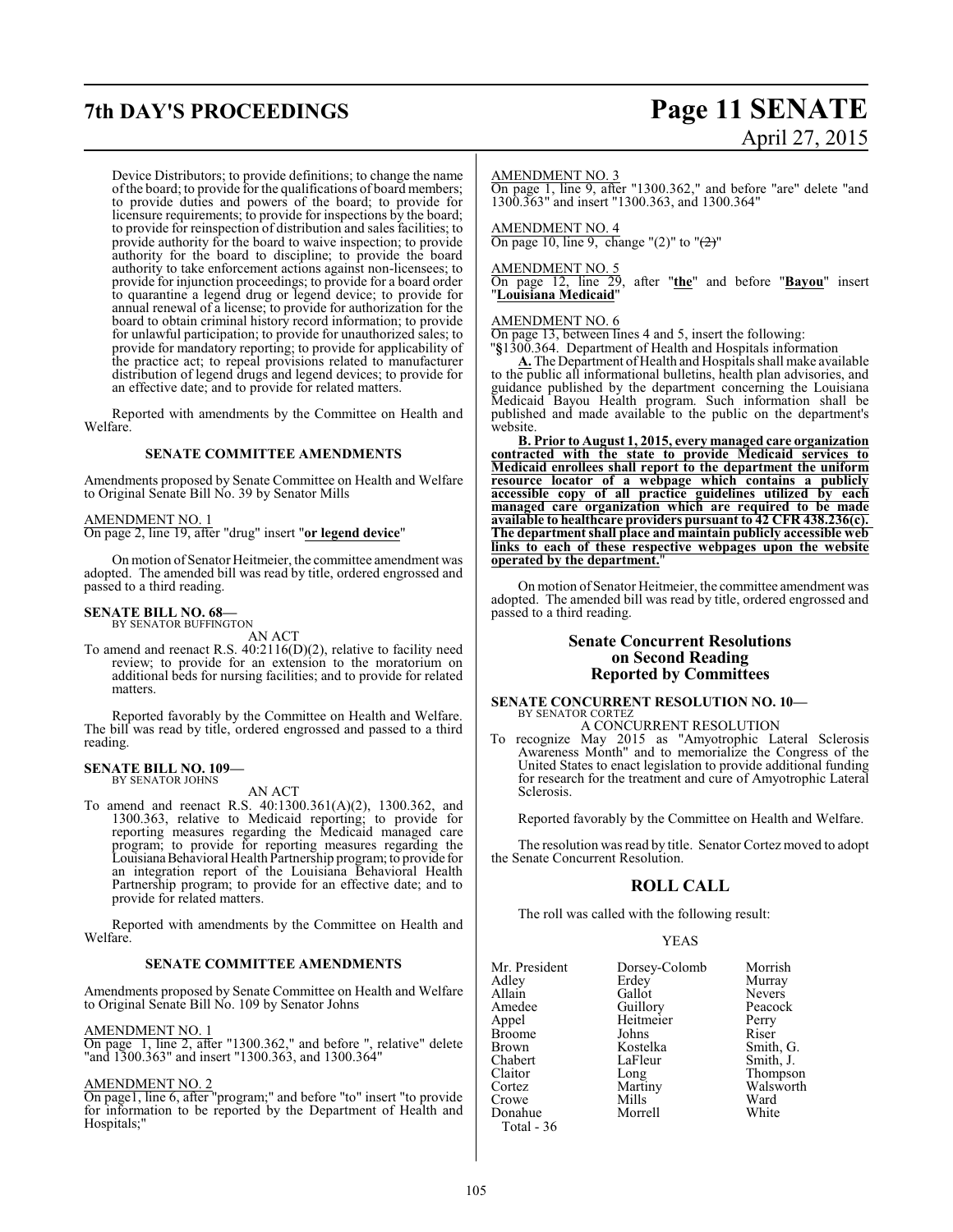## **Page 12 SENATE 7th DAY'S PROCEEDINGS**

| April 27, $201$ |  |  |
|-----------------|--|--|
|                 |  |  |

## NAYS Total - 0 ABSENT

| Buffington | Peterson | Tarver |
|------------|----------|--------|
| Total - 3  |          |        |

The Chair declared the Senate had adopted the Senate Concurrent Resolution and ordered it sent to the House.

#### **SENATE CONCURRENT RESOLUTION NO. 17—** BY SENATOR MILLS

A CONCURRENT RESOLUTION

To direct the Department of Health and Hospitals to evaluate and report to the Senate and House committees on health and welfare the health benefits and costs of adding Krabbe disease to the list of mandatory screenings performed on newborns when it is recommended by the United States Department of Health and Human Services Discretionary Advisory Committee on Heritable Disorders in Newborns and Children, the American College of Medical Genetics, and the Louisiana Newborn Screening Advisory Committee.

Reported favorably by the Committee on Health and Welfare.

The resolution was read by title. Senator Mills moved to adopt the Senate Concurrent Resolution.

### **ROLL CALL**

The roll was called with the following result:

YEAS

| Mr. President | Erdey     | Murray        |
|---------------|-----------|---------------|
| Adley         | Gallot    | <b>Nevers</b> |
| Allain        | Guillory  | Peacock       |
| Amedee        | Heitmeier | Perry         |
| Appel         | Johns     | Peterson      |
| <b>Broome</b> | Kostelka  | Riser         |
| Chabert       | LaFleur   | Smith, G.     |
| Claitor       | Long      | Smith, J.     |
| Cortez        | Martiny   | Thompson      |
| Crowe         | Mills     | Walsworth     |
| Donahue       | Morrell   | Ward          |
| Dorsey-Colomb | Morrish   | White         |
| Total - 36    |           |               |
|               | NAYS      |               |

Total - 0

ABSENT

| Brown     | <b>Buffington</b> | Tarver |
|-----------|-------------------|--------|
| Total - 3 |                   |        |

The Chair declared the Senate had adopted the Senate Concurrent Resolution and ordered it sent to the House.

#### **SENATE CONCURRENT RESOLUTION NO. 19—** BY SENATOR MILLS

A CONCURRENT RESOLUTION

To direct the Louisiana Physical Therapy Board to create the Physical Therapy Patient Access Review Committee.

Reported with amendments by the Committee on Health and Welfare.

#### **SENATE COMMITTEE AMENDMENTS**

Amendments proposed by Senate Committee on Health and Welfare to Original Senate Concurrent Resolution No. 19 by Senator Mills

#### AMENDMENT NO. 1

On page 1, line 14, after "referral to" insert "or prescription for"

AMENDMENT NO. 2 On page 1, line 18, change "ten" to "nine"

### AMENDMENT NO. 3

On page 2, line 3, after "referral" insert "or prescription"

### AMENDMENT NO. 4

On page 2, line 9, after "referral" insert "or a prescription"

### AMENDMENT NO. 5

On page 3, between lines 18 and 19 insert:

"(14) The president ofthe Louisiana Orthopaedic Association or his designee."

#### AMENDMENT NO. 6

On page 4, line 15, after "New Orleans," delete "and"

#### AMENDMENT NO. 7

On page 4, line 16, after "Professions" insert ", and the president of the Louisiana Orthopaedic Association"

On motion of Senator Heitmeier, the committee amendment was adopted. The amended resolution was read by title and ordered engrossed and passed to a third reading.

#### **SENATE CONCURRENT RESOLUTION NO. 21—** BY SENATOR BROOME A CONCURRENT RESOLUTION

To urge and request the Capital Area Human Services District to develop and operate a crisis stabilization unit to serve the Capital Region and to urge community leaders, local governments of the Capital Region, the state, and healthcare providers to collaborate, identify, and develop a blended approach to finance services provided by the crisis stabilization unit to individuals without a payor source or a means to pay for their mental health care.

Reported favorably by the Committee on Health and Welfare.

The resolution was read by title. Senator Broome moved to adopt the Senate Concurrent Resolution.

### **ROLL CALL**

The roll was called with the following result:

#### YEAS

| Mr. President | Erdey     | <b>Nevers</b> |
|---------------|-----------|---------------|
| Adley         | Gallot    | Peacock       |
| Allain        | Guillory  | Perry         |
| Amedee        | Heitmeier | Peterson      |
| Appel         | Johns     | Riser         |
| Broome        | Kostelka  | Smith, G.     |
| Brown         | LaFleur   | Smith, J.     |
| Chabert       | Long      | Thompson      |
| Claitor       | Martiny   | Walsworth     |
| Cortez        | Mills     | Ward          |
| Crowe         | Morrell   | White         |
| Donahue       | Morrish   |               |
| Dorsey-Colomb | Murray    |               |
| Total - 37    |           |               |

**NAYS** 

Total - 0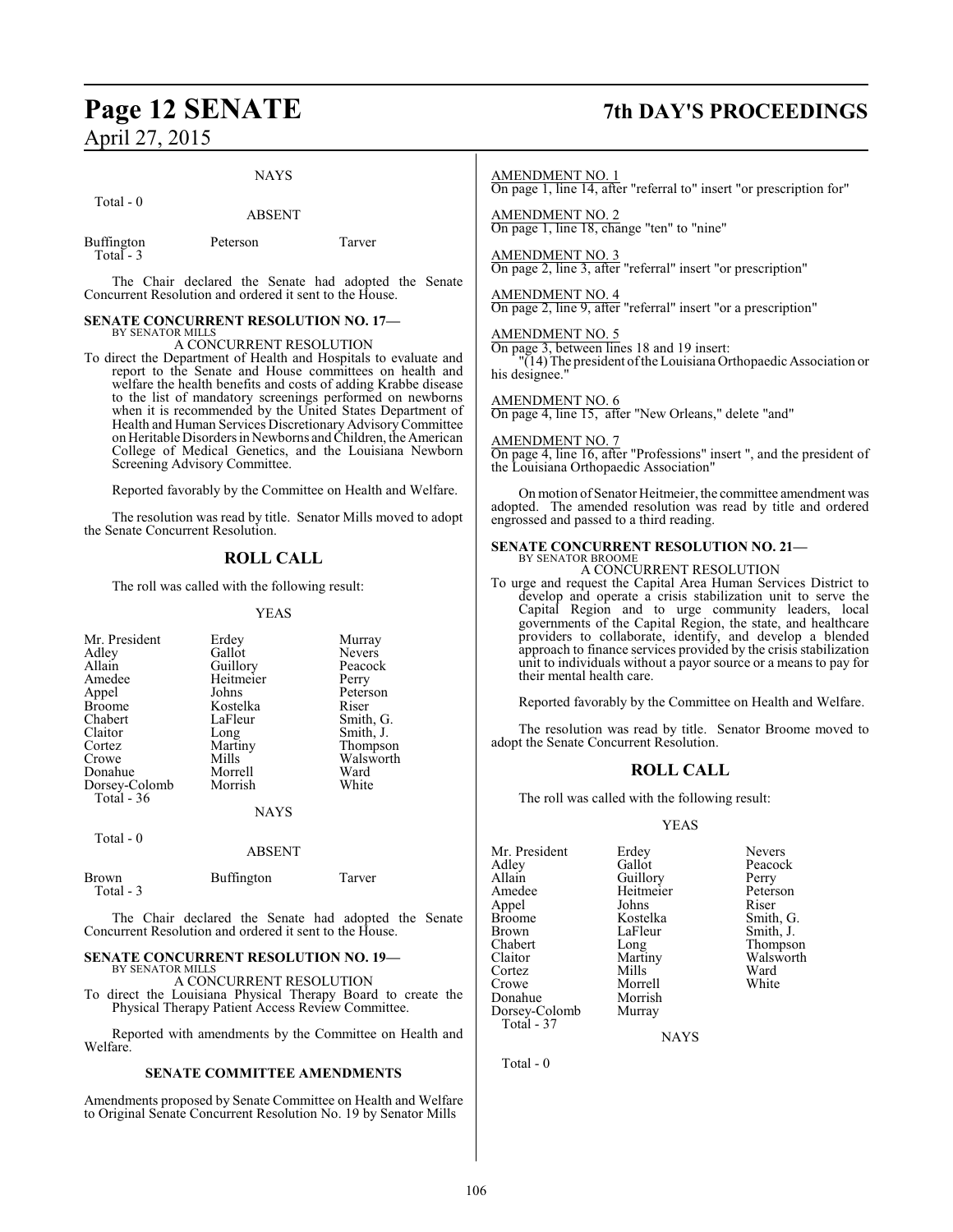## **7th DAY'S PROCEEDINGS Page 13 SENATE**

#### ABSENT

Buffington Tarver Total - 2

The Chair declared the Senate had adopted the Senate Concurrent Resolution and ordered it sent to the House.

#### **Rules Suspended**

Senator Claitor asked for and obtained a suspension of the rules to recall Senate Bill No. 261 from the Committee on Revenue and Fiscal Affairs.

#### **SENATE BILL NO. 261—** BY SENATOR CLAITOR

AN ACT

To repeal R.S. 47:6025, relative to the Louisiana Citizens Property Insurance Corporation assessment credit; to eliminate the credit; and to provide for related matters.

On motion of Senator Claitor the bill was read by title and withdrawn from the files of the Senate.

### **Senate Bills and Joint Resolutions on Third Reading and Final Passage**

**SENATE BILL NO. 2—**<br>BY SENATORS CLAITOR, APPEL, CROWE, LONG AND PEACOCK<br>AN ACT

To repeal Section 2 of Act No. 859 of the 2014 Regular Session of the Legislature, relative to the State Police Retirement System; to repeal certain longevity benefits; to provide for an effective date; and to provide for related matters.

The bill was read by title. Senator Claitor moved the final passage of the bill.

### **ROLL CALL**

The roll was called with the following result:

#### YEAS

| Mr. President<br>Adley<br>Allain<br>Amedee<br>Appel<br><b>Broome</b><br>Brown<br>Chabert<br>Claitor<br>Cortez<br>Crowe<br>Donahue<br>Dorsey-Colomb<br>Total - 37 | Erdey<br>Gallot<br>Guillory<br>Heitmeier<br>Johns<br>Kostelka<br>LaFleur<br>Long<br>Martiny<br>Mills<br>Morrell<br>Morrish<br>Murray<br><b>NAYS</b> | Nevers<br>Peacock<br>Perry<br>Peterson<br>Riser<br>Smith, G.<br>Smith, J.<br>Thompson<br>Walsworth<br>Ward<br>White |
|------------------------------------------------------------------------------------------------------------------------------------------------------------------|-----------------------------------------------------------------------------------------------------------------------------------------------------|---------------------------------------------------------------------------------------------------------------------|
| Total - 0                                                                                                                                                        | ABSENT                                                                                                                                              |                                                                                                                     |
| <b>Buffington</b><br>Total $-2$                                                                                                                                  | Tarver                                                                                                                                              |                                                                                                                     |

The Chair declared the bill was passed and ordered it sent to the House. Senator Claitor moved to reconsider the vote by which the bill was passed and laid the motion on the table.

#### **SENATE BILL NO. 13—**

BY SENATOR PEACOCK

AN ACT To amend and reenact the introductory paragraph of R.S. 11:2252 and 2252(4), 2256(A), and 2257( $\hat{K}$ )(3)(a) and (b), relative to statewide retirement systems; to provide relative to the Firefighters' Retirement System; to provide for definitions; to provide for eligibility, benefits, and accrual and contribution rates; to provide for an effective date; and to provide for related matters.

April 27, 2015

On motion of Senator Peacock, the bill was read by title and returned to the Calendar, subject to call.

#### **SENATE BILL NO. 16—** BY SENATOR GUILLORY

AN ACT

To amend and reenact R.S. 11:102, 102.1, 102.2, 102.3, 542, 883.1, 927(B)(2)(a)(i) and (b)(i) and (3)(a), 1145.1, and 1332, and to enact R.S. 11:102.4, 102.5, and 102.6, relative to actuarial determinations for the state retirement systems; to provide for the application of investment earnings and calculation of employer contributions; to provide for the determination of the amount of, eligibility for, and timing of post retirement benefit increases funded by those earnings; to provide for an effective date; and to provide for related matters.

#### **Floor Amendments**

Senator Martiny sent up floor amendments.

#### **SENATE FLOOR AMENDMENTS**

Amendments proposed by Senator Martiny on behalf of the Legislative Bureau to Engrossed Senate Bill No. 16 by Senator Guillory

AMENDMENT NO. 1

On page 1, line 2, following "883.1," and before "927(B)(2)(a)(i)" insert "the introductory paragraph of 927(B)(2)(a) and"

#### AMENDMENT NO. 2

On page 1, line 11, following "883.1," and before "927 $(B)(2)(a)(i)$ " insert "the introductory paragraph of  $927(B)(2)(a)$  and"

AMENDMENT NO. 3

On page 2, lines 18-19, following "Section" and before "and" insert "**,**"

AMENDMENT NO. 4

On page 3, lines 4-5, following "Section" and before "shall" insert "**,**"

AMENDMENT NO. 5 On page 17, line 22, following "be" and before "effective" delete "applicable"

AMENDMENT NO. 6

On page 21, line 25, following "be" and before "effective" delete "applicable"

AMENDMENT NO. 7

On page 32, line 5, following "**the**" and before "in which" change "**Original Amortization Base**" to "**original amortization base**"

AMENDMENT NO. 8

On page 32, line 14, following "**the**" and before "**is liquidated**" change "**Original Amortization Base**" to "**original amortization base**"

#### AMENDMENT NO. 9

On page 32, line 15, following "**the**" and before "**is liquidated**" change "**Experience Account Amortization Base**" to "**experience account amortization base**"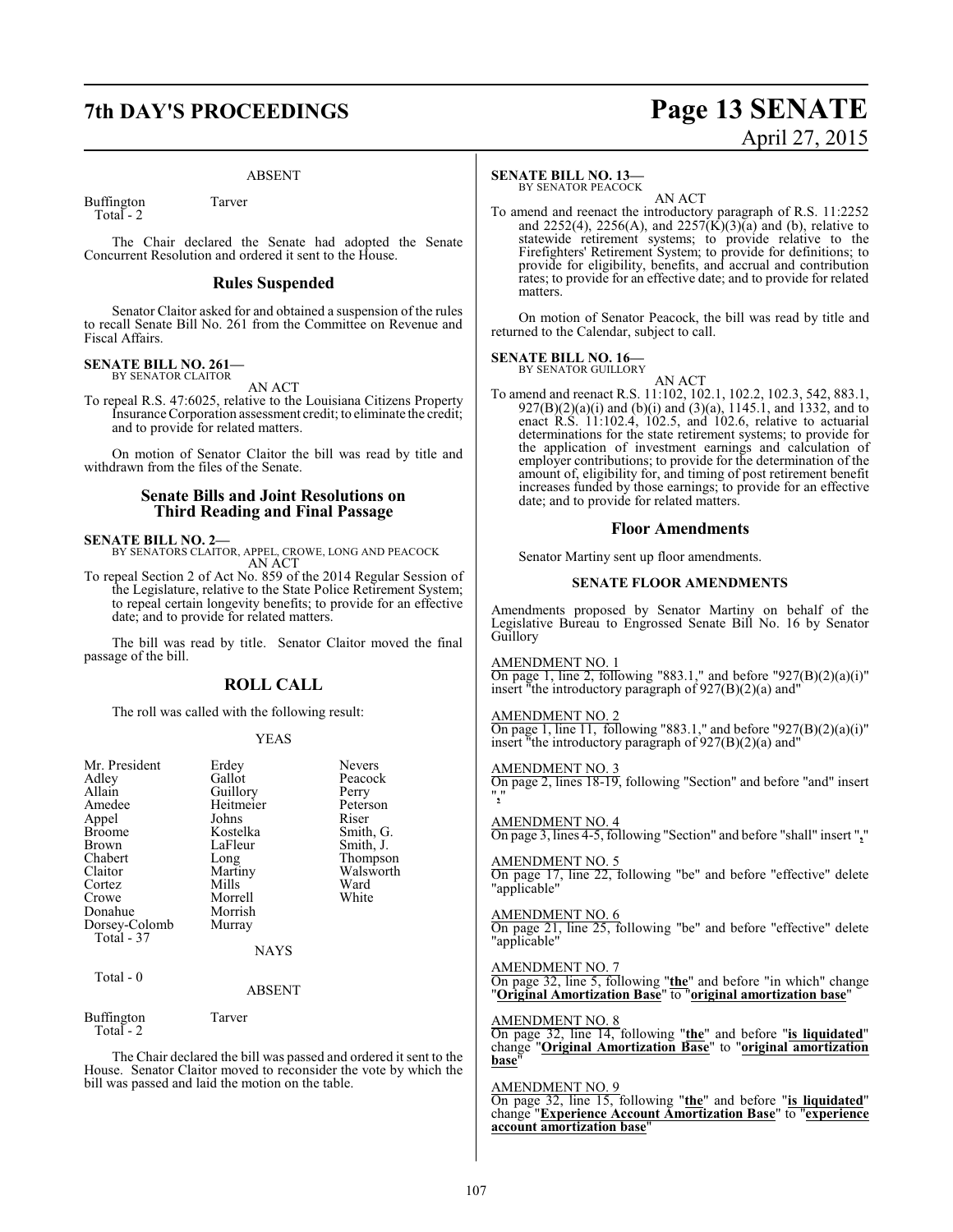## **Page 14 SENATE 7th DAY'S PROCEEDINGS**

AMENDMENT NO. 10 On page 32, line 16, following "**the**" and before "**.**" change "**Experience Account Amortization Base**" to "**experience account amortization base**" AMENDMENT NO. 11 On page 35, line 12, following "**valuation**" change "**after**" to "**thereafter**" AMENDMENT NO. 12 On page 39, line 17, following "**the**" and before "in which" change "**Original Amortization Base**" to "**original amortization base**" AMENDMENT NO. 13 On page 39, line 26, following "**the**" and before "**is liquidated**" change "**Original Amortization Base**" to "**original amortization** base<sup>"</sup> AMENDMENT NO. 14 On page 39, line 27, following "**the**" and before "**is**" change "**Experience Account Amortization Base**" to "**experience account amortization base**" AMENDMENT NO. 15 On page 39, lines 28-29, following "**the**" and before "**.**" change "**Experience Account Amortization Base**" to "**experience account amortization base**" AMENDMENT NO. 16 On page 49, line 17, change "**only be payable**" to "**be payable only**" AMENDMENT NO. 17 On page 49, line 20, following "**shall**" and before "**based**" change "**only be payable**" to "**be payable only**" AMENDMENT NO. 18 On page 50, line 19, following "**(D)**" and before "**(3)**" delete "**)**" AMENDMENT NO. 19 On page 52, lines 4-5, following "**of**" and before "**shall**" change "**Acts 2001, No. 1162,**" to "**Act 1162 of the 2001 Regular Session of the Legislature**" AMENDMENT NO. 20 On page 58, line 25, following "**to**" and before "**(B)(2)(c)**" change "**Paragraph**" to "**Subparagraph**" AMENDMENT NO. 21 On page 59, line 7, following "**Paragraph**" change "**(D)(3)**" to "**(3)**" AMENDMENT NO. 22 On page 59, line 8, following "**of this**" change "**Section**" to "**Subsection**" AMENDMENT NO. 23 On page 68, line 17, change "**Paragraph**" to "**Subparagraph**" AMENDMENT NO. 24 On page 68, lines 28-29, following "**Paragraph**" change "**(C)(3) of this Section**" to "**(3) of this Subsection**" AMENDMENT NO. 25 On page 75, line 7, change "**Paragraph**" to "**Subparagraph**" AMENDMENT NO. 26 On page 75, lines 18-19, following "**Paragraph**" change "**(C)(3) of this Section.**" to "**(3) of this Subsection.**" AMENDMENT NO. 27 On page 76, line 18, change "cost-of-living adjustment" to "**permanent benefit increase**" "C" to "**B**"

AMENDMENT NO. 28 On page 76, line 18, following "Subsection" and before "of" change

AMENDMENT NO. 29 On page 76, line 22, change "cost-of-living adjustment" to "**permanent benefit increase**"

AMENDMENT NO. 30 On page 76, line 25, change "cost-of-living adjustment" to "**permanent benefit increase**"

AMENDMENT NO. 31 On page 76, line 29, change "cost-of-living adjustment" to "**permanent benefit increase**"

AMENDMENT NO. 32 On page 77, line 1, change "cost-of-living adjustment" to "**permanent benefit increase**"

AMENDMENT NO. 33 On page 77, line 2, change "cost-of-living adjustment" to "**permanent benefit increase**"

AMENDMENT NO. 34 On page 77, line 3, change "cost-of-living adjustment" to "**permanent benefit increase**"

AMENDMENT NO. 35 On page 77, lines 5-6, change "cost-of-living adjustment" to "**permanent benefit increase**"

AMENDMENT NO. 36 On page 77, lines 18-19, change "cost-of-living adjustment" to "**permanent benefit increase**"

On motion of Senator Martiny, the amendments were adopted.

#### **Floor Amendments**

Senator Guillory proposed the following amendments.

#### **SENATE FLOOR AMENDMENTS**

Amendments proposed by Senator Guillory to Engrossed Senate Bill No. 16 by Senator Guillory

AMENDMENT NO. 1 On page 50, line 19, after "**provisions of**" delete the remainder of the line and delete line 20 in its entirety and insert "**Paragraph (3) of this Subsection.**"

On motion of Senator Guillory, the amendments were adopted.

The bill was read by title. Senator Guillory moved the final passage of the amended bill.

### **ROLL CALL**

The roll was called with the following result:

YEAS

Mr. President Donahue Morrish<br>Adley Dorsey-Colomb Murray Adley Dorsey-Colomb Murray Allain Erdey<br>Amedee Gallot Amedee Gallot Peacock<br>
Appel Guillory Perry Appel Guillory Perry<br>Broome Heitmeier Riser Broome Heitmeier<br>Brown Johns Brown Johns Smith, G.<br>Chabert Kostelka Smith, J. Chabert Kostelka<br>Claitor Long Claitor Long Walsworth<br>
Cortez Martiny Ward Martiny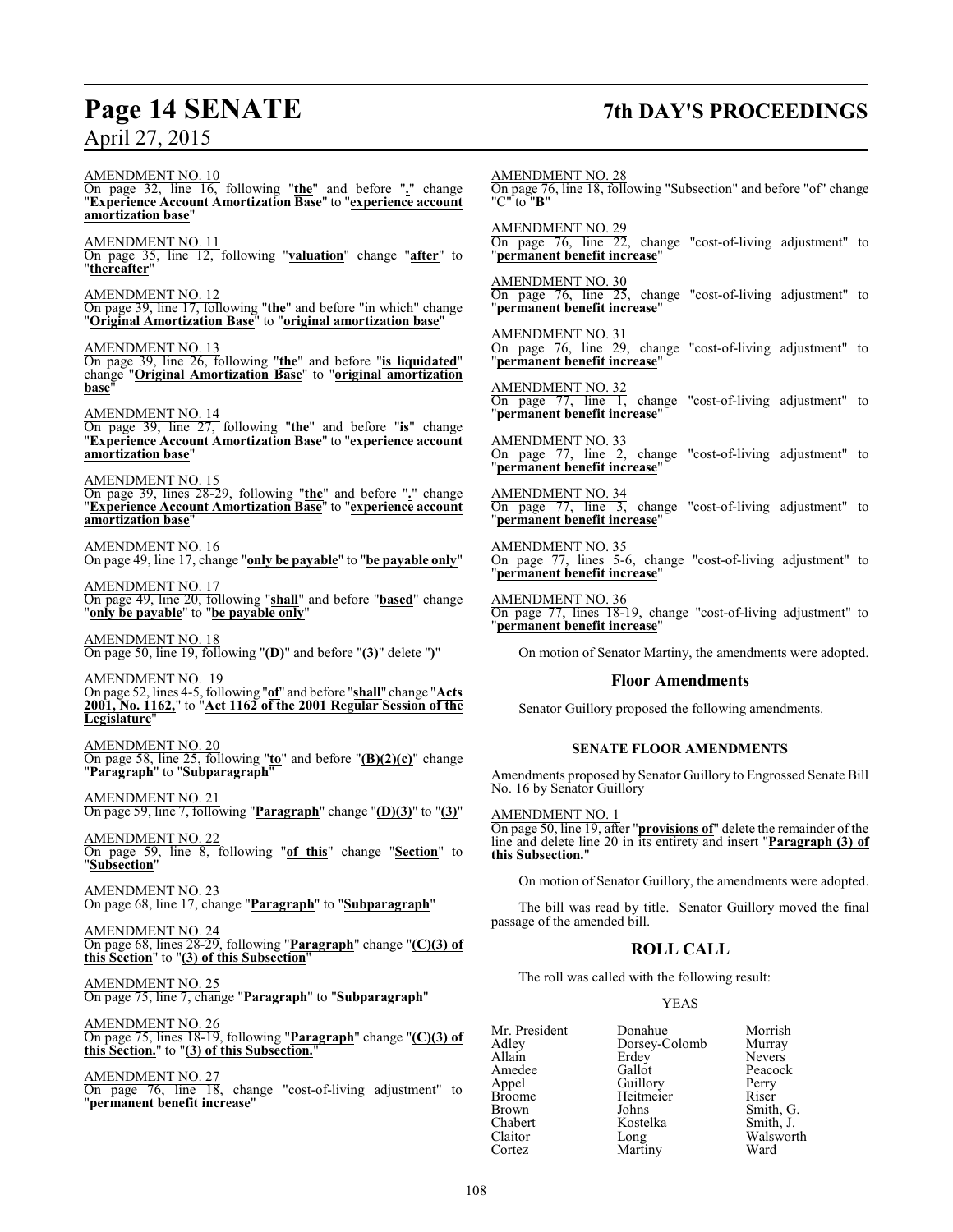Crowe Mills White Total - 33

NAYS

Peterson Total - 1

ABSENT

LaFleur Total - 5

Buffington Morrell Thompson<br>
LaFleur Tarver

The Chair declared the amended bill was passed, ordered reengrossed and sent to the House. Senator Guillory moved to reconsider the vote by which the bill was passed and laid the motion on the table.

#### **SENATE BILL NO. 17—** BY SENATOR GUILLORY

AN ACT

To amend and reenact R.S. 11:2175(C)(3)(c) and 2175.1(A)(3) and  $(C)$ , and to repeal R.S.  $11:105(A)(5)$ , relative to the Sheriffs' Pension and Relief Fund; to provide relative to benefits and the funding for those benefits; to provide relative to service credit for benefit calculation and the purchase thereof; to provide relative to employer contributions for funding benefits; to provide relative to the funding deposit account; to provide for credits to the account; to provide for an effective date; and to provide for related matters.

The bill was read by title. Senator Guillory moved the final passage of the bill.

### **ROLL CALL**

The roll was called with the following result:

YEAS

| Mr. President | Erdey       | <b>Nevers</b> |
|---------------|-------------|---------------|
| Adley         | Gallot      | Peacock       |
| Allain        | Guillory    | Perry         |
| Amedee        | Heitmeier   | Peterson      |
| Appel         | Johns       | Riser         |
| Broome        | Kostelka    | Smith, G.     |
| Brown         | LaFleur     | Smith, J.     |
| Chabert       | Long        | Thompson      |
| Claitor       | Martiny     | Walsworth     |
| Cortez        | Mills       | Ward          |
| Crowe         | Morrell     | White         |
| Donahue       | Morrish     |               |
| Dorsey-Colomb | Murray      |               |
| Total - 37    |             |               |
|               | <b>NAYS</b> |               |
| $Total - 0$   |             |               |

Total - 0

ABSENT

Buffington Tarver Total  $-2$ 

The Chair declared the bill was passed and ordered it sent to the House. Senator Guillory moved to reconsider the vote by which the bill was passed and laid the motion on the table.

**SENATE BILL NO. 20—** BY SENATORLONG AND REPRESENTATIVE BROWN AND SENATORS ALARIO, AMEDEE, BROOME, BROWN, CROWE, DORSEY-COLOMB, GUILLORY, MURRAY, GARY SMITH, THOMPSON AND WARD AN ACT

To amend and reenact R.S. 11:710, relative to employment ofretirees of the Teachers' Retirement System of Louisiana; to allow certain retirees reemployed in certain positions to receive benefits during reemployment; to provide limitations; to provide for an effective date; and to provide for related matters.

## **7th DAY'S PROCEEDINGS Page 15 SENATE** April 27, 2015

#### **Floor Amendments**

Senator Cortez proposed the following amendments.

#### **SENATE FLOOR AMENDMENTS**

Amendments proposed by Senator Cortez to Engrossed Senate Bill No. 20 by Senator Long

AMENDMENT NO. 1

On page 9, at the end of line 8, insert the following: "**Additionally, the employer shall cause notice to be posted at the career development office, or similar such entity, of every postsecondary institution within a one-hundred twenty mile radius of the employer's governing authority.**"

AMENDMENT NO. 2 On page 9, line 13, after "**(1)**" delete "**The**" and insert, "**On an annual basis, the**"

AMENDMENT NO. 3 On page 9, line 17, after "**(2)**" delete "**The**" and insert, "**On an annual basis, the**"

On motion of Senator Cortez, the amendments were adopted.

### **Floor Amendments**

Senator Broome proposed the following amendments.

#### **SENATE FLOOR AMENDMENTS**

Amendments proposed by Senator Broome to Engrossed Senate Bill No. 20 by Senator Long

AMENDMENT NO. 1 On page 4, line 18, after "**audiologists,**" insert "**school social workers,**"

AMENDMENT NO. 2 On page 4, line 26, after "**audiologist,**" insert "**school social worker,**"

AMENDMENT NO. 3 On page 9, line 21, after "**audiologists,**" insert "**school social workers,**"

On motion of Senator Broome, the amendments were adopted.

The bill was read by title. Senator Long moved the final passage of the amended bill.

### **ROLL CALL**

The roll was called with the following result:

#### YEAS

| Mr. President | Dorsey-Colomb | Murray        |
|---------------|---------------|---------------|
| Adley         | Erdey         | <b>Nevers</b> |
| Allain        | Gallot        | Peacock       |
| Amedee        | Guillory      | Perry         |
| Appel         | Heitmeier     | Peterson      |
| <b>Broome</b> | Johns         | Riser         |
| <b>Brown</b>  | Kostelka      | Smith, G.     |
| Chabert       | Long          | Smith, J.     |
| Claitor       | Martiny       | Thompson      |
| Cortez        | Mills         | Walsworth     |
| Crowe         | Morrell       | Ward          |
| Donahue       | Morrish       | White         |
| Total - 36    |               |               |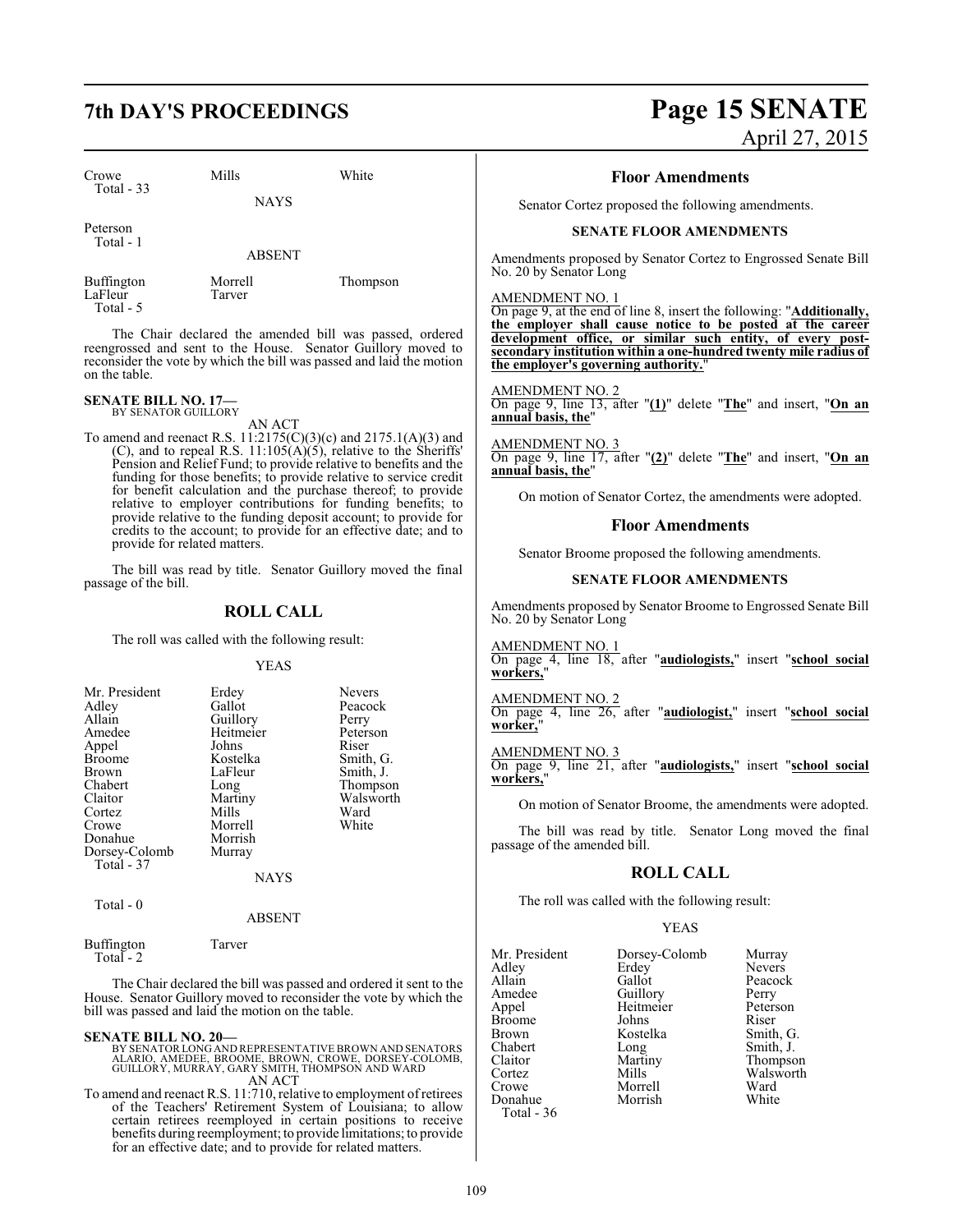## **Page 16 SENATE 7th DAY'S PROCEEDINGS** April 27, 2015

#### NAYS

#### Total - 0

#### ABSENT

Buffington LaFleur Tarver Total - 3

The Chair declared the amended bill was passed, ordered reengrossed and sent to the House. Senator Long moved to reconsider the vote by which the bill was passed and laid the motion on the table.

**SENATE BILL NO. 52—** BY SENATOR APPEL AND REPRESENTATIVE CARTER AN ACT

To enact R.S. 49:191(8)(m) and to repeal R.S. 49:191(6)(f), relative to the Department of Education, including provisions to provide for the re-creation of the Department of Education and the statutory entities made a part of the department by law; to provide for the effective termination date for all statutory authority for the existence of such statutory entities; and to provide for related matters.

The bill was read by title. Senator Appel moved the final passage of the bill.

#### **ROLL CALL**

The roll was called with the following result:

#### YEAS

| Mr. President<br>Adley<br>Allain<br>Amedee<br>Appel<br>Broome<br>Brown<br>Chabert<br>Claitor | Erdey<br>Gallot<br>Guillory<br>Heitmeier<br>Johns<br>Kostelka<br>LaFleur<br>Long<br>Martiny | <b>Nevers</b><br>Peacock<br>Perry<br>Peterson<br>Riser<br>Smith, G.<br>Smith, J.<br>Thompson<br>Walsworth |
|----------------------------------------------------------------------------------------------|---------------------------------------------------------------------------------------------|-----------------------------------------------------------------------------------------------------------|
| Cortez<br>Crowe                                                                              | Mills<br>Morrell                                                                            | Ward<br>White                                                                                             |
| Donahue<br>Dorsey-Colomb                                                                     | Morrish<br>Murray                                                                           |                                                                                                           |
| Total - 37                                                                                   | <b>NAYS</b>                                                                                 |                                                                                                           |
| Total - 0                                                                                    | <b>ABSENT</b>                                                                               |                                                                                                           |
| Buffington<br>Total - 2                                                                      | Tarver                                                                                      |                                                                                                           |

The Chair declared the bill was passed and ordered it sent to the House. Senator Appel moved to reconsider the vote by which the bill was passed and laid the motion on the table.

#### **SENATE BILL NO. 66—**

BY SENATOR GARY SMITH AN ACT

To amend and reenact R.S. 34:3523(A)(2) and (J), relative to designbuild contracts for ports; to extend the time for ports to utilize the design-build method on certain construction projects; and to provide for related matters.

On motion of Senator Gary Smith, the bill was read by title and returned to the Calendar, subject to call.

#### **SENATE BILL NO. 213—**

- BY SENATORS WALSWORTH, ERDEY, NEVERS AND THOMPSON AN ACT
- To enact R.S. 47:463.183, relative to motor vehicle special prestige license plates; to provide for the "Louisiana Licensed Professional Geoscientist" special prestige license plate; to

provide for creation, issuance, and design of the license plate; to provide relative to the fee for the plate; to authorize the promulgation of rules and regulations relative to the creation and implementation of the prestige license plate; and to provide for related matters.

#### **Floor Amendments**

Senator Nevers proposed the following amendments.

#### **SENATE FLOOR AMENDMENTS**

Amendments proposed by Senators Nevers and Walsworth to Engrossed Senate Bill No. 213 by Senator Walsworth

#### AMENDMENT NO. 1

On page 1, line 2, change "R.S. 47:463.183" to "R.S. 47:463.71.1, 463.183 and 463.184" and after "license plates;" insert "to provide for the Eagle Scouts special prestige license plate;"

#### AMENDMENT NO. 2

On page 1, line 3, at the end of the line after "plate;" insert "to provide for the Society of St. Vincent de Paul of Louisiana special prestige license plate;"

#### AMENDMENT NO. 3

On page 1, line 9, change "R.S. 47:463.183 is" to "R.S. 47:463.71.1, 463.183, and 463.184 are"

#### AMENDMENT NO. 4

On page 1, between lines 9 and 10, insert the following: "**§463.71.1 Special prestige license plate; Eagle Scouts**

**A. The secretary of the Department of Public Safety and Correctionsshall establish a special prestige motor vehicle license plate for the Eagle Scouts program within the Boy Scouts of America. The plate shall be restricted to use on passenger cars, pickup trucks, vans, and recreational vehicles. The license plate shall be of a color and design selected by the Boy Scouts of America, provided that the plate shall comply with all requirements of R.S. 47:463(A)(3).**

**B. The prestige license plate shall be issued, upon application, to any citizen of Louisiana in the same manner as any other motor vehicle license plate.**

**C. The charge for this special license plate shall be the standard motor vehicle license tax imposed by Article VII, Section 5 of the Constitution of Louisiana, plus an annual royalty fee of twenty-five dollars for each plate, to be collected by the department every two years upon renewal of the plate. The annual royalty fee shall be paid by the department to the appropriate Louisiana council of the Boy Scouts of America as determined by the zip code of the purchaser's parish of origin, and the council shall use the money solely for its Eagle Scout program. A handling fee of three dollars and fifty cents shall also be charged and retained by the department to offset a portion of administrative costs.**

**D. The secretary shall promulgate rules and regulations as are necessary to implement the provisions of this Section.** \* \* \*"

#### AMENDMENT NO. 5

On page 2, after line 22, insert the following:

"**§463.184. Special prestige license plate; Society of St. Vincent de Paul of Louisiana**

**A. The secretary of the Department of Public Safety and Correctionsshall establish a special prestige motor vehicle license plate for the Society of St. Vincent de Paul of Louisiana. The plate shall be restricted to use on passenger cars, pickup trucks, vans, and recreational vehicles. The secretary shall work in conjunction with the Society of St. Vincent de Paul of Louisiana to select the color and design of the plates, provided that the plate shall comply with all requirements of R.S. 47:463(A)(3).**

**B. The prestige license plate shall be issued, upon application, to any citizen of Louisiana in the same manner as any other motor vehicle license plate.**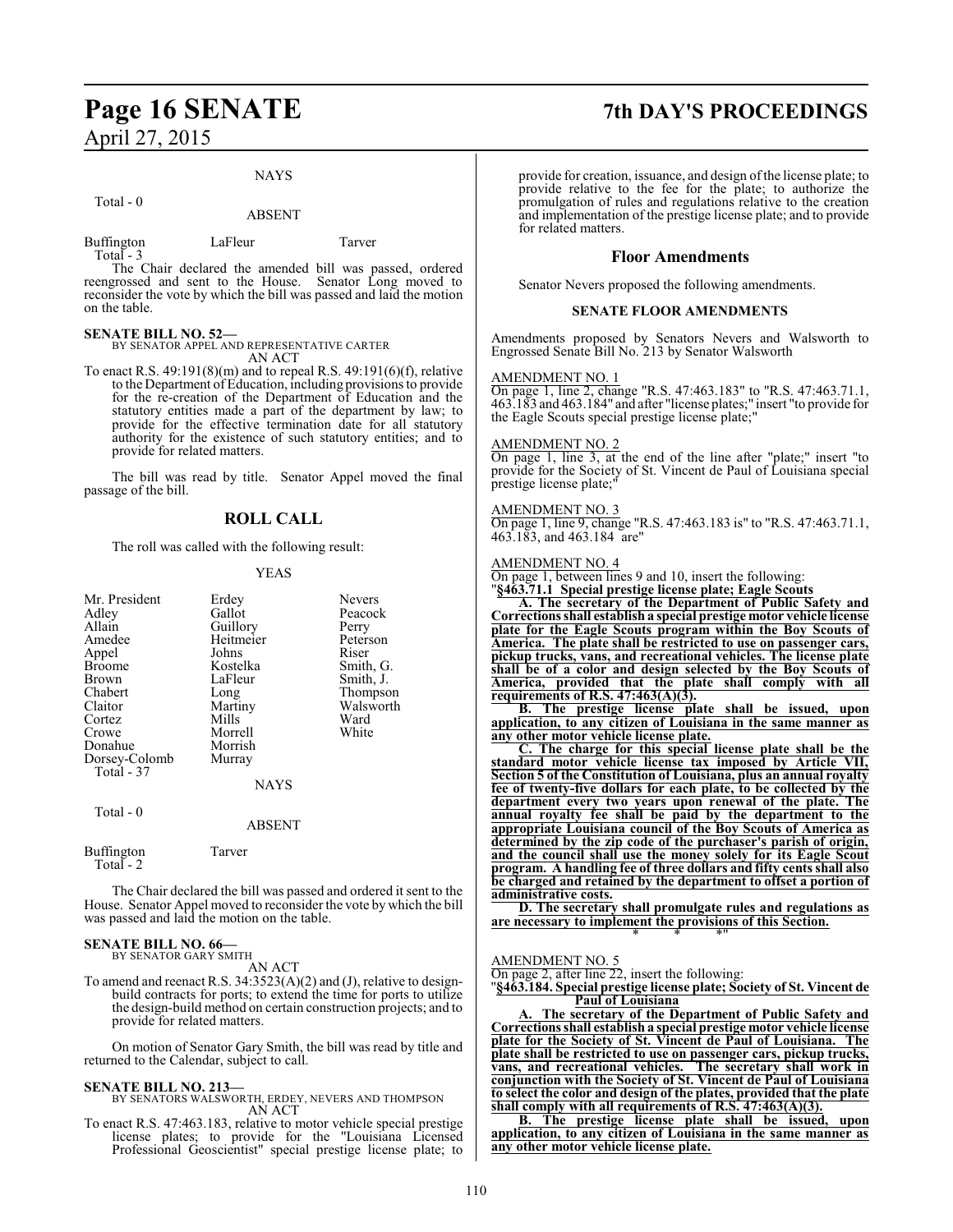## **7th DAY'S PROCEEDINGS Page 17 SENATE**

# April 27, 2015

**C. The charge for this special license plate shall be the standard motor vehicle license tax imposed by Article VII, Section 5 of the Constitution of Louisiana plus an annual royalty fee of twenty-five dollars for each plate, to be collected by the department every two years upon renewal of the plate, and a handling fee of three dollars and fifty cents for each plate to be retained by the department to offset a portion of administrative costs. The annual royalty fee shall be paid by the department to the Society of St. Vincent de Paul of Louisiana to the appropriate Louisiana society as determined by the zip code of the purchaser's parish of origin, and each society shall use the money solely to support its charitable programs.**

**D. The secretary shall adopt rules and regulations as are necessary to implement the provisions of this Section.**"

On motion of Senator Nevers, the amendments were adopted.

The bill was read by title. Senator Walsworth moved the final passage of the amended bill.

#### **ROLL CALL**

The roll was called with the following result:

#### YEAS

| Mr. President     | Dorsey-Colomb | Morrish       |
|-------------------|---------------|---------------|
| Adley             | Erdey         | Murray        |
| Allain            | Gallot        | <b>Nevers</b> |
| Amedee            | Guillory      | Peacock       |
| Appel             | Heitmeier     | Perry         |
| <b>Broome</b>     | Johns         | Riser         |
| Brown             | Kostelka      | Smith, G.     |
| Chabert           | LaFleur       | Smith, J.     |
| Claitor           | Long          | Thompson      |
| Cortez            | Martiny       | Walsworth     |
| Crowe             | Mills         | Ward          |
| Donahue           | Morrell       | White         |
| Total - 36        |               |               |
|                   | <b>NAYS</b>   |               |
| Total $-0$        |               |               |
|                   | <b>ABSENT</b> |               |
| <b>Buffington</b> | Peterson      | Tarver        |

The Chair declared the amended bill was passed, ordered reengrossed and sent to the House. Senator Walsworth moved to reconsider the vote by which the bill was passed and laid the motion on the table.

## **SENATE BILL NO. 267—** BY SENATORS CLAITOR AND MURRAY

Total - 3

AN ACT

To amend and reenact R.S.  $17:3991(B)(1)(a)(i)$  and (b), the introductory paragraph of R.S.  $17:3995(A)(1)$ , and R.S.  $17:3995(A)(1)(a)$ , and to repeal R.S.  $17:3995(A)(3)$ , relative to charter schools; to provide relative to charter school funding and the determination of the per-pupil amount received by certain charter schools; and to provide for related matters.

#### **Floor Amendments**

Senator Claitor proposed the following amendments.

#### **SENATE FLOOR AMENDMENTS**

Amendments proposed by Senator Claitor to Engrossed Senate Bill No. 267 by Senator Claitor

AMENDMENT NO. 1 On page 1, at the beginning of line 17, change "17:3973(1)(a)" to "17:3973(1)(a) **and (e)**"

#### AMENDMENT NO. 2

On page 2, delete lines 3 and 4, and insert the following: "and reduced lunch program**, and shall be equal to not less than eightyfive percent of the average percentage of pupils enrolled in the local public school districts from which the charter school enrolls its students who have been identified as a student with an exceptionality as defined in R.S. 17:1942, not including gifted and talented**. The"

#### AMENDMENT NO. 3

change "R.S.  $17:3973(1)(a)$ " to "R.S.17:3973(1)(a) **and (e)**"

#### AMENDMENT NO. 4

On page 2, delete lines 24 and 25, and insert the following: "federal free and reduced cost lunch program**, and shall be equal to not less than the percentage of the total of pupils enrolled in the school in the school year prior to the establishment of the charter school who were identified as a student with an exceptionality as defined** in R.S. 17:1942, not including gifted and talented.

#### AMENDMENT NO. 5

On page 2, line 29, change "R.S.  $17:3973(1)(a)$ " to "R.S.17:3973(1)(a) **and (e)**"

#### AMENDMENT NO. 6

On page 3, line 10, change "17:3973(1)(a)" to "17:3973(1)(a) **and (e)**"

Senator Claitor moved the adoption of the amendments.

Senator Long objected.

#### **ROLL CALL**

The roll was called with the following result:

#### YEAS

Mr. President Donahue Morrish<br>Adley Dorsey-Colomb Murray Adley Dorsey-Colomb<br>Amedee Erdey Appel Gallot Perry<br>Broome Heitmeier Peterson Broome Heitmeier<br>Brown Johns Brown Johns Smith, G. Chabert Kostelka Thompson Claitor LaFleur Ward<br>Cortez Mills White Cortez Mills White Crowe Morrell Total - 29

Long Total - 7

Total - 3

Erdey Peacock<br>Gallot Perry

NAYS

Allain Martiny Walsworth<br>
Nevers
Walsworth<br>
Nevers

Guillory Neve<br>Long Riser

ABSENT

Buffington Smith, J. Tarver

The Chair declared the amendments were adopted.

#### **Floor Amendments**

Senator Walsworth proposed the following amendments.

#### **SENATE FLOOR AMENDMENTS**

Amendments proposed by Senator Walsworth to Engrossed Senate Bill No. 267 by Senator Claitor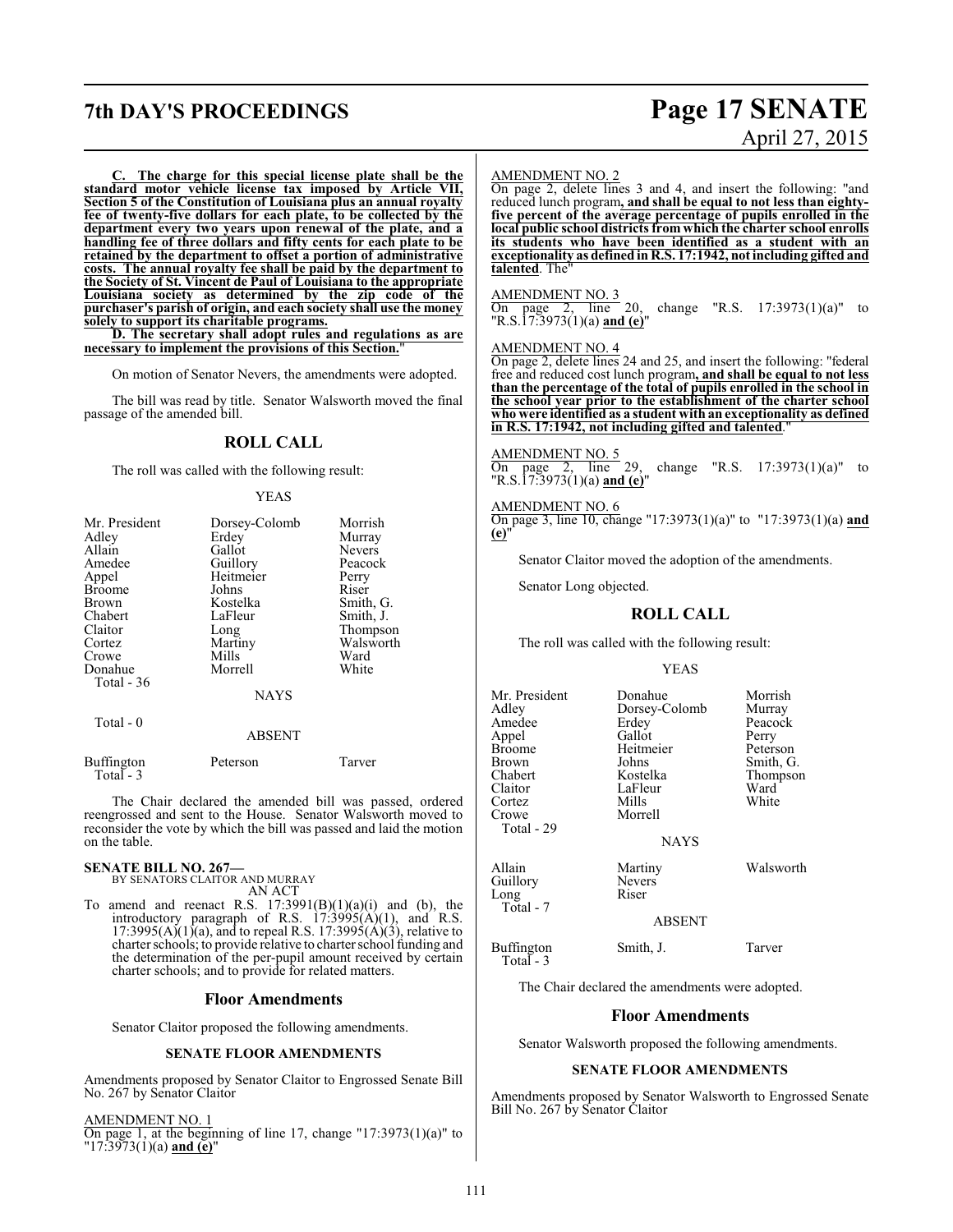#### AMENDMENT NO. 1

On page 1, line 5, between "schools;" and "and to" insert "to provide for an effective date;"

#### AMENDMENT NO. 2

On page 4, delete lines 4 through 8, and insert the following: "Section 3. This Act shall become effective on July 1, 2016."

Senator Walsworth moved the adoption of the amendments.

Senator Claitor objected.

#### **ROLL CALL**

The roll was called with the following result:

#### YEAS

| Allain<br>Long<br>Total - 5                                                                                                                   | Martiny<br>Thompson                                                                                                              | Walsworth                                                                                         |
|-----------------------------------------------------------------------------------------------------------------------------------------------|----------------------------------------------------------------------------------------------------------------------------------|---------------------------------------------------------------------------------------------------|
|                                                                                                                                               | <b>NAYS</b>                                                                                                                      |                                                                                                   |
| Mr. President<br>Adley<br>Amedee<br>Appel<br><b>Broome</b><br><b>Brown</b><br>Chabert<br>Claitor<br>Cortez<br>Crowe<br>Donahue<br>Total $-31$ | Dorsey-Colomb<br>Erdey<br>Gallot<br>Heitmeier<br>Johns<br>Kostelka<br>LaFleur<br>Mills<br>Morrell<br>Morrish<br>Murray<br>ABSENT | <b>Nevers</b><br>Peacock<br>Perry<br>Peterson<br>Riser<br>Smith, G.<br>Smith, J.<br>Ward<br>White |
| <b>Buffington</b><br>$Total - 3$                                                                                                              | Guillory                                                                                                                         | Tarver                                                                                            |

The Chair declared the amendments were rejected.

The bill was read by title. Senator Claitor moved the final passage of the amended bill.

#### **ROLL CALL**

The roll was called with the following result:

#### YEAS

| Mr. President<br>Adley<br>Allain<br>Amedee<br>Appel<br><b>Broome</b><br><b>Brown</b><br>Chabert<br>Claitor<br>Cortez<br>Crowe<br>Donahue<br>Total $-36$ | Dorsey-Colomb<br>Erdey<br>Gallot<br>Heitmeier<br>Johns<br>Kostelka<br>LaFleur<br>Long<br>Martiny<br>Mills<br>Morrell<br>Morrish | Murray<br><b>Nevers</b><br>Peacock<br>Perry<br>Peterson<br>Riser<br>Smith, G.<br>Smith, J.<br>Thompson<br>Walsworth<br>Ward<br>White |
|---------------------------------------------------------------------------------------------------------------------------------------------------------|---------------------------------------------------------------------------------------------------------------------------------|--------------------------------------------------------------------------------------------------------------------------------------|
|                                                                                                                                                         | <b>NAYS</b>                                                                                                                     |                                                                                                                                      |
| Total $-0$                                                                                                                                              | ABSENT                                                                                                                          |                                                                                                                                      |

Buffington Guillory Tarver Total - 3

The Chair declared the amended bill was passed, ordered reengrossed and sent to the House. Senator Claitor moved to

## **Page 18 SENATE 7th DAY'S PROCEEDINGS**

reconsider the vote by which the bill was passed and laid the motion on the table.

#### **Rules Suspended**

Senator Riser asked for and obtained a suspension of the rules to revert to the Morning Hour.

#### **Introduction of Senate Resolutions**

Senator Thompson asked for and obtained a suspension of the rules to read Senate Resolutions a first and second time.

#### **SENATE RESOLUTION NO. 64—**

BY SENATOR THOMPSON A RESOLUTION

To designate April 28, 2015, as "FFA Day" at the legislature and to commend the state officers of FFA.

On motion of Senator Thompson the resolution was read by title and adopted.

**SENATE RESOLUTION NO. 65—** BY SENATORS MORRELL AND CROWE A RESOLUTION

To recognize Tuesday, April 28, 2015, as "St. Bernard Parish Day" at the Louisiana State Capitol and to acknowledge the many contributions of culture, beauty, and economic prosperity made to the state by its citizens.

On motion of Senator Morrell the resolution was read by title and adopted.

#### **SENATE RESOLUTION NO. 66—**

BY SENATOR APPEL A RESOLUTION

To commend Gulf Coast Bank & Trust Company upon its twentyfifth anniversary.

The resolution was read by title and placed on the Calendar for a second reading.

#### **Introduction of Senate Concurrent Resolutions**

#### **SENATE CONCURRENT RESOLUTION NO. 58—** BY SENATOR ALARIO AND REPRESENTATIVE KLECKLEY A CONCURRENT RESOLUTION

To express the sincere condolences of the Legislature of Louisiana upon the untimely death of Vanessa Miller Prejean, an individual who faithfully served the Legislature of Louisiana for thirty-two years, to commend her loyal service to both the Senate and House of Representatives, and to celebrate a life well lived.

The resolution was read by title and placed on the Calendar for a second reading.

#### **Message from the House**

#### **ASKING CONCURRENCE IN HOUSE BILLS AND JOINT RESOLUTIONS**

#### April 27, 2015

To the Honorable President and Members of the Senate:

I am directed to inform your honorable body that the House of Representatives has finally passed and asks your concurrence in the following House Bills and Joint Resolutions:

HB No. 120 HB No. 134 HB No. 154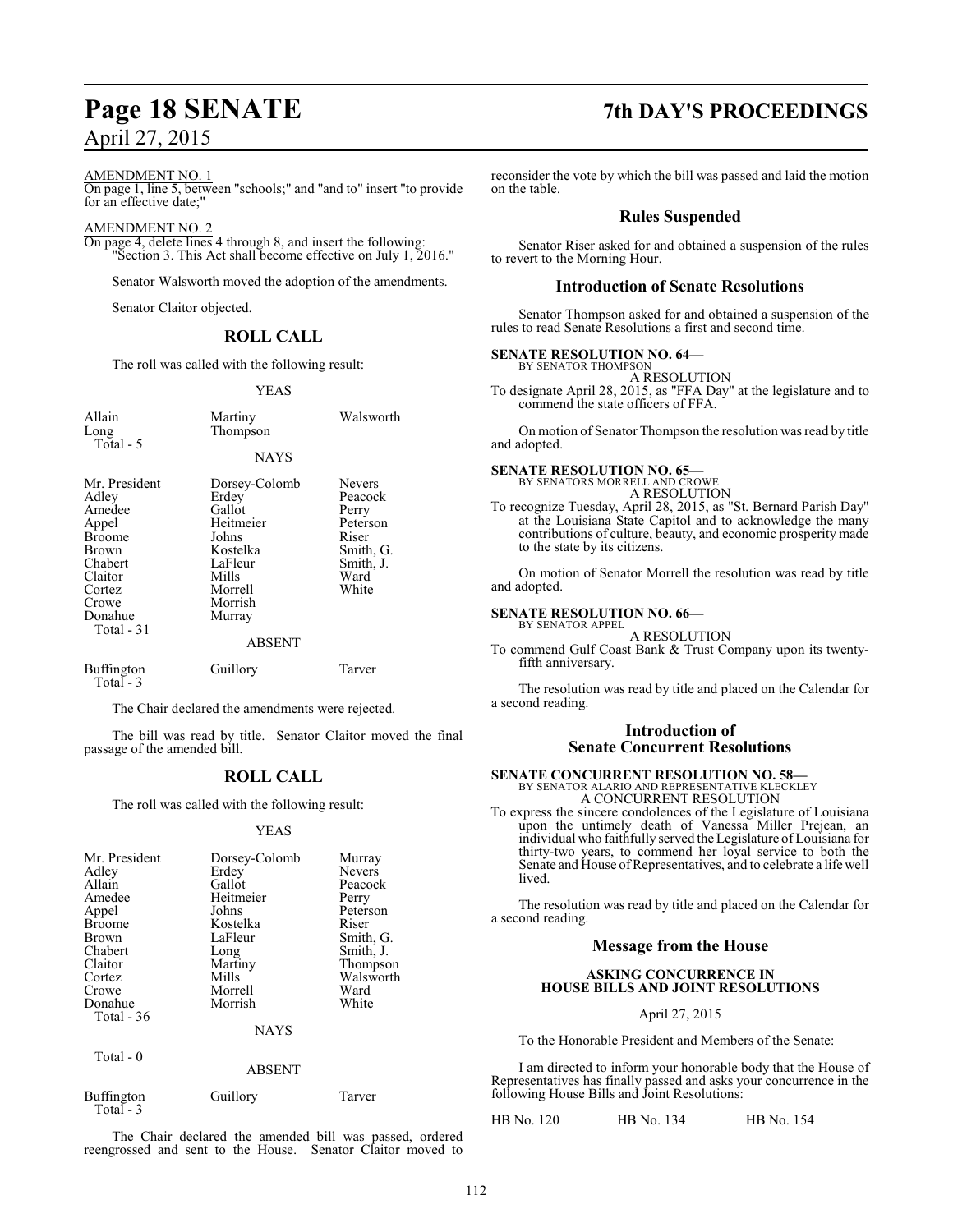HB No. 184 HB No. 221

Respectfully submitted, ALFRED W. SPEER Clerk of the House of Representatives

### **House Bills and Joint Resolutions on First Reading**

**HOUSE BILL NO. 120—** BY REPRESENTATIVE SHADOIN AN ACT

To amend and reenact R.S. 35:191(W)(1)(b) and to repeal R.S. 35:191(W)(9), relative to notaries public; to repeal the termination date relative to provisional notary commissions; to delete the termination date within which a provisional notary candidate may take the uniform exam; and to provide for related matters.

The bill was read by title and placed on the Calendar for a second reading.

## **HOUSE BILL NO. 134—** BY REPRESENTATIVE FANNIN

AN ACT

To amend and reenact R.S. 13:4751(C)(2), relative to petitions for the name change of a minor; to provide relative to persons entitled to service of the petition and persons entitled to consent to a name change; and to provide for related matters.

The bill was read by title and placed on the Calendar for a second reading.

#### **HOUSE BILL NO. 154—**

BY REPRESENTATIVE CARTER AN ACT

To amend and reenact R.S.  $17:81(X)(2)(c)$ ,  $176(F)(1)$ ,  $407.2$ , 407.26(F)(3)(c), 407.27(B)(1), 407.33(A)(4), 407.38(B), 407.49, 407.51(F), (H), (J), and (K), 407.52, 407.64(A), 407.66(B), 407.70, 407.71(C) and (E), 407.72(A), 407.82(2), 3095(A)(1)(b) and (c),  $3914(K)(3)(a)$  and (c)(introductory paragraph), 3921.2(B)(6), 4002.4(D)(2), 4002.6(B), 4017(B), 4019, 4022(3), and 4035.1(D), relative to various provisions in Title 17; to provide for technical corrections in various education laws including corrections in legal citations and corrections in names of programs and agencies; and to provide for related matters.

The bill was read by title and placed on the Calendar for a second reading.

## **HOUSE BILL NO. 184—** BY REPRESENTATIVE HUVAL

AN ACT

To amend and reenact R.S. 22:1551(C)(1), relative to renewal of an insurance producer license; to provide for an exemption from examination for renewal of a resident producer license when application is made within two years of the date of expiration of the previous license; and to provide for related matters.

The bill was read by title and placed on the Calendar for a second reading.

#### **HOUSE BILL NO. 221—** BY REPRESENTATIVE HALL

AN ACT

To amend and reenact R.S. 22:439(A) and (B), relative to reporting requirements for the surplus lines insurance tax; to specify which surplus lines brokers shall file which type of report with the commissioner of insurance; and to provide for related matters.

The bill was read by title and placed on the Calendar for a second reading.

## **7th DAY'S PROCEEDINGS Page 19 SENATE** April 27, 2015

### **Message from the House**

#### **ASKING CONCURRENCE IN HOUSE CONCURRENT RESOLUTIONS**

April 27, 2015

To the Honorable President and Members of the Senate:

I am directed to inform your honorable body that the House of Representatives has finally passed and asks your concurrence in the following House Concurrent Resolutions:

HCR No. 69 HCR No. 83 HCR No. 85

Respectfully submitted, ALFRED W. SPEER Clerk of the House of Representatives

### **House Concurrent Resolutions on First Reading**

### **HOUSE CONCURRENT RESOLUTION NO. 69—** BY REPRESENTATIVE PONTI A CONCURRENT RESOLUTION

To urge and request the International Alliance of Theatrical State Employees (IATSE) Local 478 to allowBatonRouge, Louisiana to become a production center in its upcoming negotiations with the Alliance of Motion Picture and Television Producers (AMPTP).

The resolution was read by title and placed on the Calendar for a second reading.

**HOUSE CONCURRENT RESOLUTION NO. 83**<br>BY REPRESENTATIVES LEGER, ARNOLD, LEOPOLD, AND MORENO<br>AND SENATORS APPEL, MURRAY, AND PETERSON<br>A CONCURRENT RESOLUTION

To designate Wednesday, April 29, 2015, as New Orleans Day at the Louisiana Legislature, to commend the city of NewOrleans, and to provide suitable observance of this special day.

The resolution was read by title and placed on the Calendar for a second reading.

**HOUSE CONCURRENT RESOLUTION NO. 85—** BY REPRESENTATIVES HODGES, HENRY BURNS, GUINN, IVEY, MACK, SEABAUGH, AND WHITNEY AND SENATORS CROWE AND **GUILLORY** 

A CONCURRENT RESOLUTION

To urge and request United States Supreme Court Justices Ruth Bader Ginsberg and Elena Kagan to each recuse themselves from the case of Obergefell v. Hodges, Supreme Court Docket No. 14-556.

The resolution was read by title and placed on the Calendar for a second reading.

#### **Privilege Report of the Committee on Senate and Governmental Affairs**

### **ENROLLMENTS**

Senator Amedee, Chairman on behalf of the Committee on Senate and Governmental Affairs, submitted the following report:

#### April 27, 2015

To the President and Members of the Senate:

I am directed by your Committee on Senate and Governmental Affairs to submit the following report: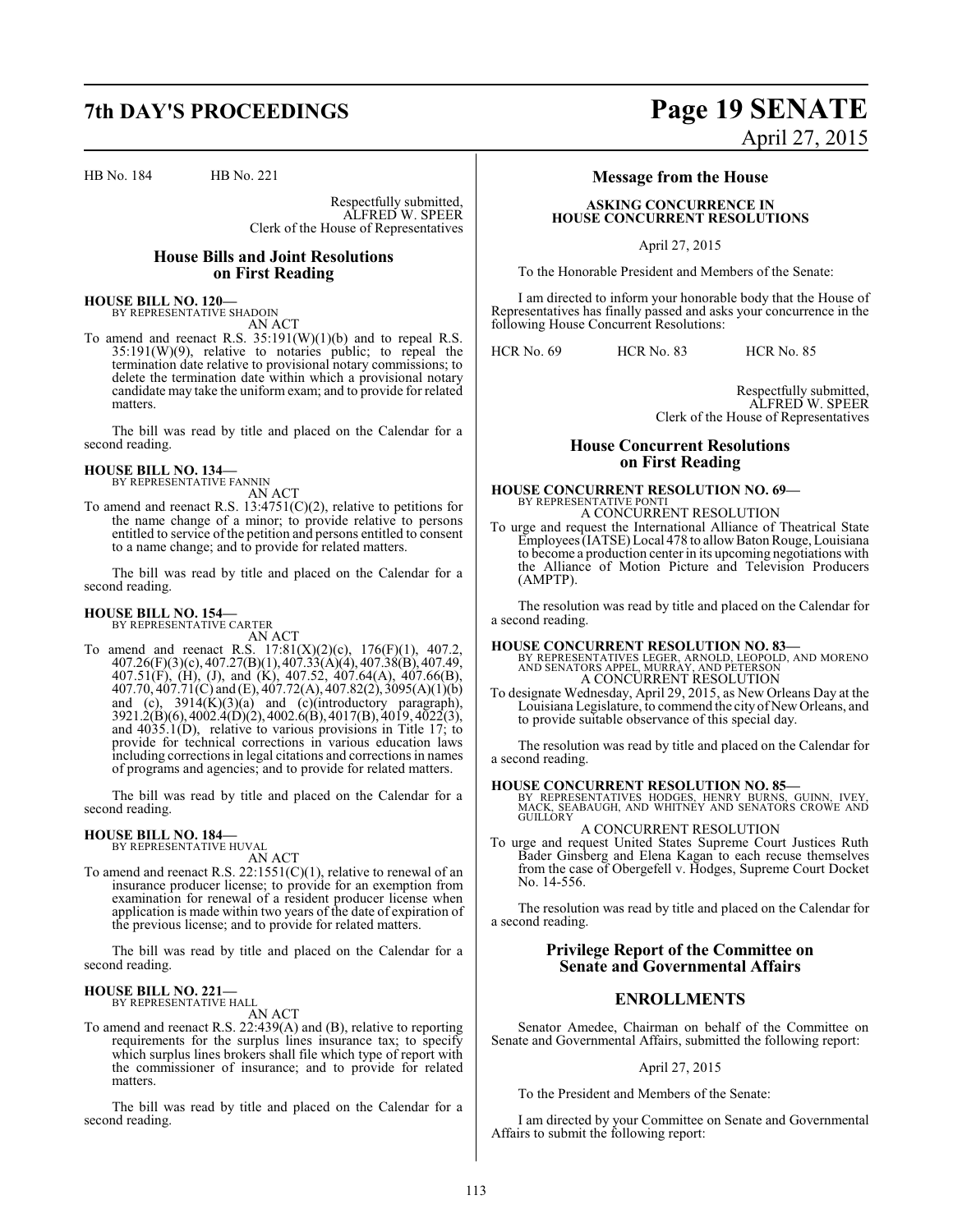## **Page 20 SENATE 7th DAY'S PROCEEDINGS**

The following Senate Resolutions have been properly enrolled:

#### **SENATE RESOLUTION NO. 7—**

BY SENATOR MORRELL A RESOLUTION

To recognize the students and faculty of the Lusher Charter School in New Orleans, in particular, its kindergarten through fifth grade classes, for participation in the community service project, "Love Drops", and for the promotion of peace and goodwill in their community, state, and nation.

#### **SENATE RESOLUTION NO. 8—** BY SENATOR CHABERT

A RESOLUTION

To recognize Tuesday, April 14, 2015, as "Coastal Day" at the Louisiana State Capitol.

#### **SENATE RESOLUTION NO. 19—** BY SENATOR MARTINY

A RESOLUTION To commend linemen for their outstanding work and declare April 13, 2015, as "Lineman Appreciation Day".

#### **SENATE RESOLUTION NO. 3—** BY SENATOR MILLS

A RESOLUTION

To commend Tara MacInnes for her dedicated works to promote Moyamoya disease and to recognize Wednesday, May 6, 2015, as Moyamoya Disease Awareness Day in Louisiana.

### **SENATE RESOLUTION NO. 4—**

BY SENATOR MORRISH A RESOLUTION

To designate the week of November 9 through 16, 2015, as "School Psychologist Week".

#### **SENATE RESOLUTION NO. 5—**

BY SENATORS PETERSON AND NEVERS A RESOLUTION

To honor and recognize the contributions made by McClurie Sampson Sr. to Washington Parish and the state of Louisiana.

#### **SENATE RESOLUTION NO. 6—**

BY SENATOR MILLS A RESOLUTION

To commend Jacques Laviolette upon achieving the rank of Eagle Scout.

## **SENATE RESOLUTION NO. 10—** BY SENATOR PEACOCK

A RESOLUTION

To commend Margaret "Maggie" Martin for her outstanding service, and numerous contributions to her community and her state, and on her many accomplishments.

#### **SENATE RESOLUTION NO. 13—** BY SENATOR WALSWORTH

A RESOLUTION

To recognize Wednesday, April 29, 2015, as "Eating Disorder Awareness and Prevention Day" at the Louisiana State Capitol.

SENATE RESOLUTION NO. 14—<br>BY SENATORS WALSWORTH, ADLEY, ALARIO, ALLAIN, APPEL,<br>BUFFINGTON, CHABERT, CLAITOR, CORTEZ, CROWE, DONAHUE,<br>DORSEY-COLOMB, ERDEY, GUILLORY, JOHNS, KOSTELKA, LONG,<br>MILLS, MORRELL, MORRISH, MURRAY, N

To commend Congressman Steve Scalise on being elected as Majority Whip of the United States House of Representatives.

#### **SENATE RESOLUTION NO. 16—** BY SENATOR JOHN SMITH

A RESOLUTION

To commend Virgie Sue Evans Prewitt Davis upon the occasion of her one hundredth birthday.

#### **SENATE RESOLUTION NO. 15—**

BY SENATORS THOMPSON, ADLEY, ALLAIN, AMEDEE, APPEL,<br>BROOME, BUFFINGTON, CROWE, DONAHUE, GALLOT, GUILLORY,<br>JOHNS, KOSTELKA, MARTINY, MILLS, MORRELL, MURRAY,<br>PEACOCK, PERRY, RISER, GARY SMITH, TARVER, WALSWORTH,<br>WARD AND WHI

A RESOLUTION

To commend and congratulate the University ofLouisiana at Monroe water ski team for its fourth straight win on October 18, 2014, resulting in a total to date of twenty-six national championship titles won at the National Collegiate Water Ski Association competition.

#### **SENATE RESOLUTION NO. 21—**

BY SENATOR PEACOCK A RESOLUTION

To commend the firm of Brown Builders, Inc. of Bossier City, Louisiana, upon receipt of the dual titles of 2014 Builder of the Year and the 2014 North American Volume Builder of the Year awarded by Butler Manufacturing.

**SENATE RESOLUTION NO. 24–**<br>BY SENATORS BROOME, WARD AND WHITE A RESOLUTION

To express the sincere condolences of the Senate of the Legislature ofLouisiana upon the death ofDeacon Chairman Emeritus Jesse Spears Jr.

#### **SENATE RESOLUTION NO. 25—**

BY SENATOR BROOME A RESOLUTION

To commend Kappa Beta Delta and declare April 21, 2015, as KBD Day at the State Capitol.

## **SENATE RESOLUTION NO. 26—**<br>BY SENATOR BROOME

A RESOLUTION

To commend and congratulate the members of Beta Xi chapter of Kappa Beta Delta Business Honor Society for its outstanding efforts to promote academic excellence, leadership, community service, and high ethical standards among its peers.

## **SENATE RESOLUTION NO. 23—**<br>BY SENATORS PETERSON AND MORRISH

A RESOLUTION

To honor and recognize Laurita Pete, past president of the Crowley City Council, on her contributions to Acadia Parish and the state of Louisiana.

#### **SENATE RESOLUTION NO. 27—**

BY SENATOR BROOME A RESOLUTION

To commend ExxonMobil and recognize Monday, April 20, 2015, as "ExxonMobil Day" at the Louisiana State Capitol.

# **SENATE RESOLUTION NO. 28—**<br>BY SENATORS CROWE AND MORRELL<br>A RESOLUTION

To commend the ExxonMobil Chalmette Refinery for one hundred years of operation in St. Bernard Parish, Louisiana, and the commitment to Louisiana demonstrated by such a long-standing presence in the state and to recognize Monday, April 20, 2015, as "ExxonMobil Day" at the Louisiana State Senate.

#### **SENATE RESOLUTION NO. 29—** BY SENATOR BROOME

A RESOLUTION

To commend and congratulate Leanne Reese Easterling on being crowned Miss Louisiana Junior Pre-TeenCover Girl at the 2014 Louisiana National American Miss Pageant.

### **SENATE RESOLUTION NO. 31—**

BY SENATORS AMEDEE AND BROWN A RESOLUTION

To express the sincere condolences of the Senate of the Legislature of Louisiana upon the death of Mr. Rudolph "Bob" Narcisse Sr.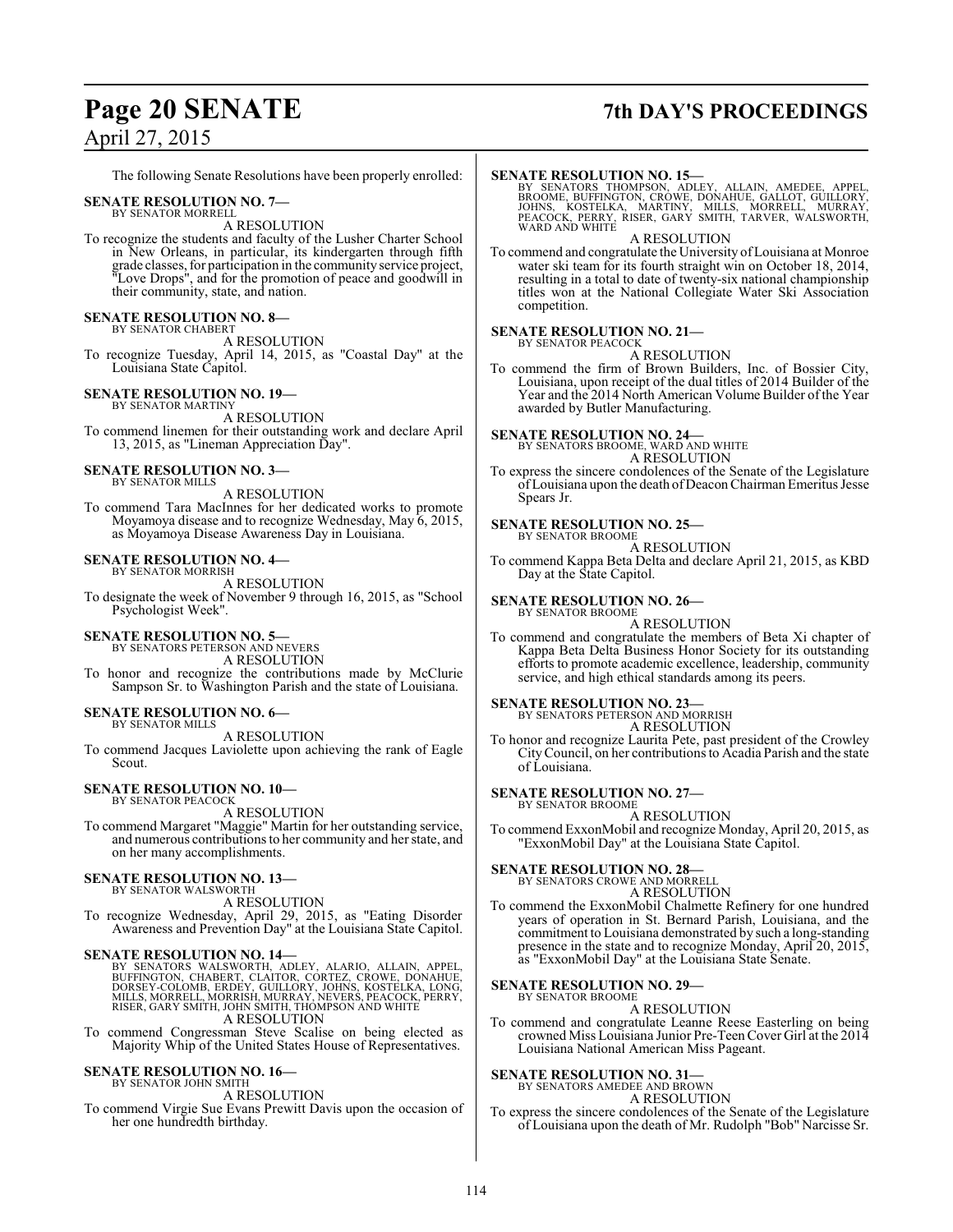## **7th DAY'S PROCEEDINGS Page 21 SENATE**

### **SENATE RESOLUTION NO. 32—**

BY SENATOR MORRELL A RESOLUTION

To recognize the Vietnamese-American community of South Louisiana and to commend its fortieth anniversary celebration and conference, "A Forty Year Journey: the Rise of Vietnamese Americans", to be held on April 30, 2015.

#### **SENATE RESOLUTION NO. 30—** BY SENATOR BROOME

A RESOLUTION

To express the sincere condolences of the Senate of the Legislature of Louisiana upon the death of Oscar Robertson Jr.

## **SENATE RESOLUTION NO. 33—** BY SENATOR MILLS

A RESOLUTION

To designate April 23, 2015, as School-Based Health Care Awareness Day in Louisiana.

#### **SENATE RESOLUTION NO. 34—** BY SENATOR JOHN SMITH

A RESOLUTION To commend the Mill Creek Pentecostal Church and Cemetery upon the celebration of its one hundredth anniversary.

> Respectfully submitted, "JODY" AMEDEE Chairman

The foregoing Senate Resolutions were signed by the President of the Senate and presented to the Secretary of State by the Secretary.

### **Message to the Secretary of State**

#### **SIGNED SENATE CONCURRENT RESOLUTIONS**

#### April 23, 2015

To the Honorable Secretary of State:

The President of the Senate and the Speaker of the House of Representatives have signed the following Senate Concurrent Resolutions:

SENATE CONCURRENT RESOLUTION NO. 8-BY SENATORS ALARNO, ADLEY, ALLAIN, AMEDEE, APPEL, BROOME, BROWN, BUFFINGTON, CHABERT, CLAITOR, CORTEZ, CROWE, DONAHUE, DORSEY-COLOMB, ÉRDEY, GALLOT, GUILLORY, HEITMEIER, JOHNS, KOSTELKA,

To express the sincere and heartfelt condolences of the Legislature of Louisiana upon the passing of Charles H. Tubre of New Orleans, a kind and caring individual who worked tirelessly as a champion for the rights of the disabled and the elderly as a consultant, public servant, educator, and administrator.

**SENATE CONCURRENT RESOLUTION NO. 9**<br>BY SENATORS ALARIO, ADLEY, ALLAIN, AMEDEE, APPEL, BROOME, BROOM, UFFINGTON, CHABERT, CLAITOR, CORTEZ, CROWE,<br>DONAHUE, DORSEY-COLOMB, ERDEY, GALLOT, GUILLORY,<br>HEITMEIER, JOHNS, KOSTELKA,

#### A CONCURRENT RESOLUTION

To express the sincere and heartfelt condolences of the Legislature of Louisiana upon the death of former Louisiana State Senator, the Honorable Elwyn J. Nicholson of Marrero.

# April 27, 2015

**SENATE CONCURRENT RESOLUTION NO. 11—** BY SENATOR CROWE AND REPRESENTATIVE CROMER A CONCURRENT RESOLUTION

To congratulate Willard and Inez LeBlanc Hunt upon the occasion of their seventieth wedding anniversary.

## **SENATE CONCURRENT RESOLUTION NO. 12—** BY SENATOR ERDEY AND REPRESENTATIVE POPE

A CONCURRENT RESOLUTION

To commend and congratulate Arthur Perkins for his substantial legacy of service to his community, particularly his twenty-six years of service on the Denham Springs City Council.

#### **SENATE CONCURRENT RESOLUTION NO. 15—** BY SENATOR MORRISH

A CONCURRENT RESOLUTION To commend Milton Vanicor for his passion, devotion, and his nearly eighty-year commitment to Cajun music.

#### **SENATE CONCURRENT RESOLUTION NO. 23—** BY SENATOR JOHNS

A CONCURRENT RESOLUTION To commend and congratulate the 2015 Division III St. Louis Catholic State Championship Soccer Team on its fifth state championship in six years.

**SENATE CONCURRENT RESOLUTION NO. 24—**<br>BY SENATORS JOHNS AND MORRISH AND REPRESENTATIVES<br>DANAHAY AND KLECKLEY A CONCURRENT RESOLUTION

To express the sincere condolences of the Legislature of Louisiana upon the death of Deborah Lechtenberg Warshaw.

**SENATE CONCURRENT RESOLUTION NO. 25—**<br>BY SENATOR ERDEY AND REPRESENTATIVE POPE<br>A CONCURRENT RESOLUTION

To commend Mayor James Durbin on his retirement following twelve years as the mayor of Denham Springs, Louisiana, and on his significant contributions to the growth and development of the city.

# **SENATE CONCURRENT RESOLUTION NO. 26—**<br>BY SENATOR ERDEY AND REPRESENTATIVE MACK<br>A CONCURRENT RESOLUTION

To express the sincere and heartfelt condolences of the Legislature of Louisiana upon the death of Louis Charles Bartus.

## **SENATE CONCURRENT RESOLUTION NO. 27—** BY SENATOR ERDEY AND REPRESENTATIVE POPE

A CONCURRENT RESOLUTION

#### To commend and congratulate Dr. Milton Hughes on his retirement from the Livingston Parish School Board representing District 3.

**SENATE CONCURRENT RESOLUTION NO. 30—**

BY SENATORS MORRELL AND PETERSON AND REPRESENTATIVES ADAMS, WESLEY BISHOP, GISCLAIR, MORENO AND PATRICK WILLIAMS

A CONCURRENT RESOLUTION

To designate April 28, 2015, as "Purple and Teal Day" at the Louisiana State Capitol and to recognize the efforts of the Louisiana Coalition Against Domestic Violence.

**SENATE CONCURRENT RESOLUTION NO. 31—**<br>BY SENATORS ERDEY AND AMEDEE AND REPRESENTATIVE<br>SCHEXNAYDER

A CONCURRENT RESOLUTION

To commend and congratulate Keith Martin on his retirement from the Livingston Parish School Board.

**SENATE CONCURRENT RESOLUTION NO. 32—**<br>BY SENATORS CORTEZ, ALLAIN, GUILLORY, LAFLEUR, MILLS,<br>MORRISH AND PERRY AND REPRESENTATIVE STUART BISHOP A CONCURRENT RESOLUTION

To commend posthumously law enforcement officers from the Acadiana region who died or were slain in the line of duty.